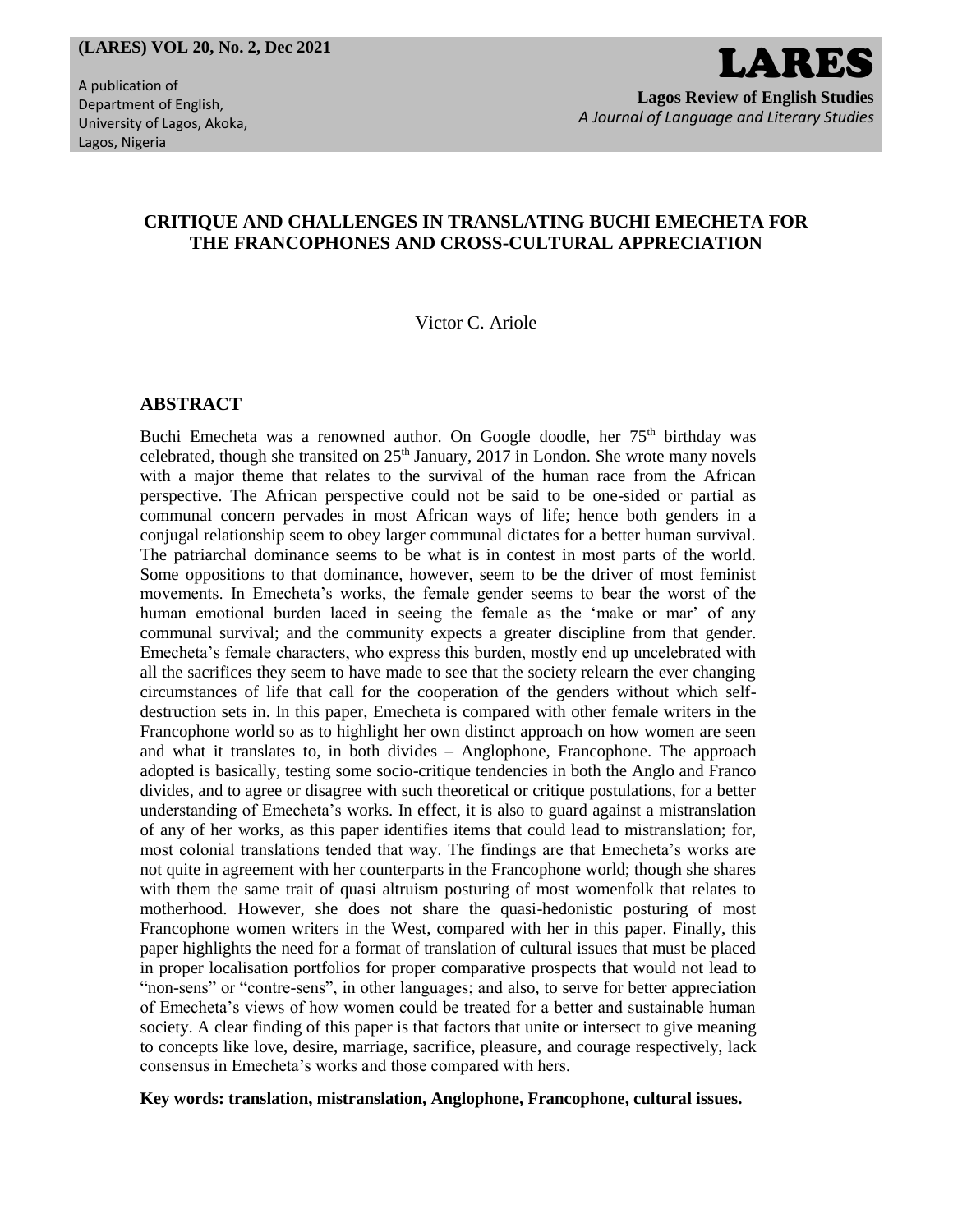#### **Introduction**

Buchi Emecheta expresses, through her novels, the expectations of motherhood that transcend individuality to greater entities like the mother continent (Africa) and Nature as mother as against maid—and how such expectations when ignored take a ricochet effects on humanity. As we explore those expectations in her selected novels – *The Slave Girl* (1977), *The Joys of Motherhood* (1979), *Destination Biafra* (1983) and *The Rape of Shavi* (1985), we intend also to critique some aspects as they compare with Francophone African authors like Mariama *Bâ* –a Peul (Fulani), Agnes Martin-Lugard –a French and Apostolska *Aline* a Canadian French. Some utterances or key phrases are of interest to this exploration, as it is known now that translation has evolved into digital discipline, as tools like Terminology and Localisation and their derivable softwares are what translation relies on. In effect, for each phrase as a cultural item, it is worth knowing whether it carries the same semantic value or whether it is a mere adaptation of what exist in the Francophone world. Some theoretical frameworks are purviewed here as well as the adopted method of analysis, to make this presentation digital friendly prone.

#### **Theoretical Framework and Review**

Linking, partially, socio-critique framework with comparative literature and translation as transcultural disciplines out of which Terminology discipline finds validity in documentation of words, phrases and discourses for localization, as digital humanities' concurrent platforms, they are briefly reviewed here. Indeed it is a plurinominal approach for creative distinctiveness, novel approach if found useful, in the new digital approach to literary critique.

Translation in the digital era finds its theoretical background in some of the works of L'Homme (2008). First, the notion of Translation and Localisation: recognising the software to use for translating a document then applying "Adaptation rules" for it. Both in specialised texts (Pragmatics obliges) and in Literary texts (discourse Analysis obliges), imprevisibility exists though greater in literary texts. Previsibility is the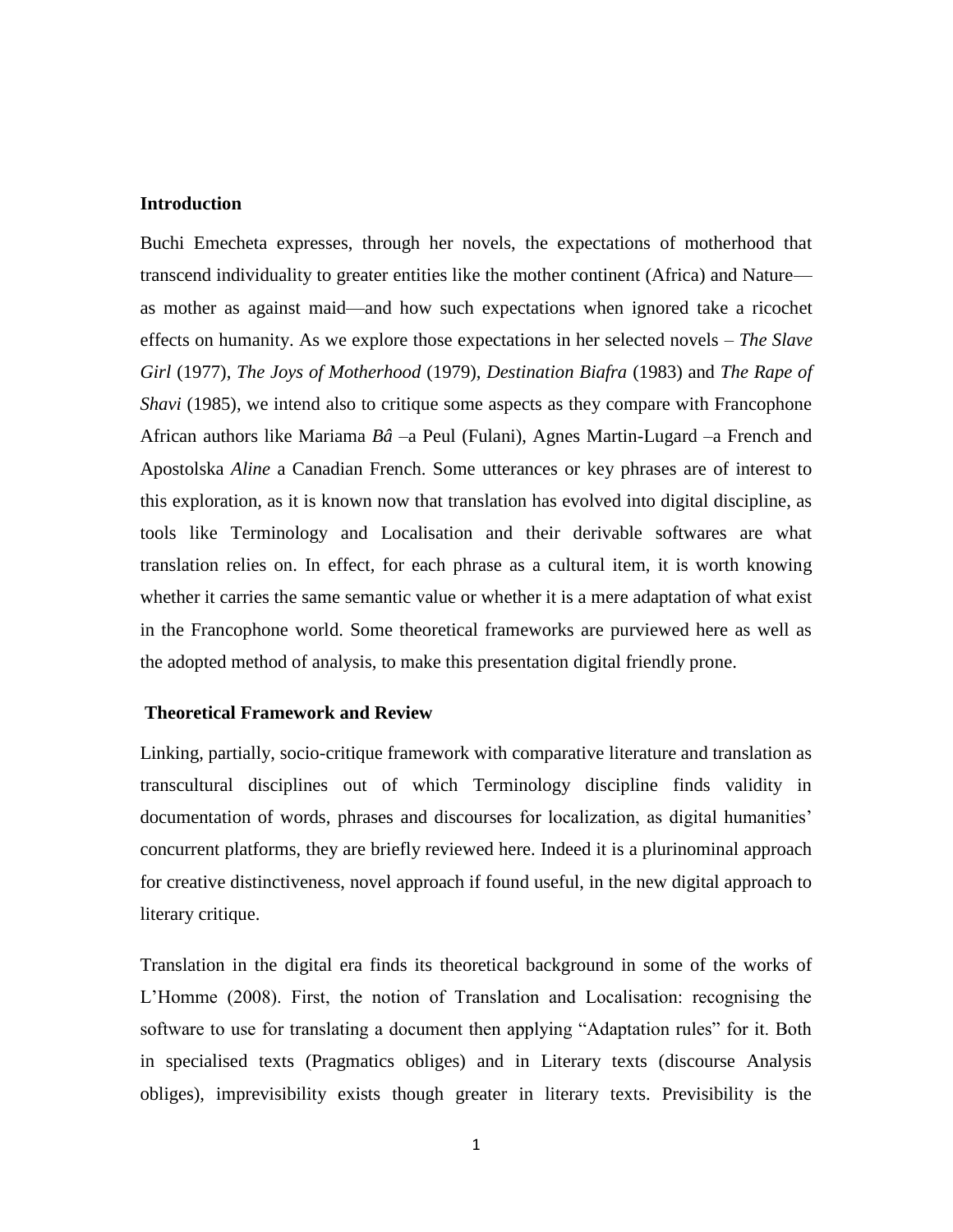possibility of some constant or similar structures or sentence patterns as professional language use entails as against imprevisibility which is seen more in literary texts like lexical inventions, styles of different authors, creativity, metaphors, etc. Second: reducing the polysemic words or phrases to their specific context as the civilization/ culture of the author is identified, and producing a documentation and digital process for a particular software to create a localization platform for them if possible. Third: applying a critic method that so much so makes the literary work either a text viewed from psychocritic context, sociocritique context, mythocritique context, etc. In effect, Buchi Emecheta's works are viewed in their sociocritique perspectives for the expected translation that could be fair, and of comparative literature dimension, as Buchi Emecheta works operate in both Africa and Europe. They show what social canons dictate for male or female in both continents.

So, some aspects of sociocritique analysis of her works could be viewed in how some comparative literature critics like Irele, Kesteloot, Aire, Mokwenye, Echenim, Ohaegbu, Ojo etc, tackle texts of African origin for a better worldview of what they encapsulate. In effect Ojo (in Ariole 2001: 248) summarises it as the quest for the cultural exposure of a critique to pan human level—combining racial, ethnic, scientific and mythic dimensions as well as creative bias of the author. For example, within Africa, there are up to five levels in contention that could be seen in their patriarchal, matriarchal, nomadic levels (nomadic level that tends to be uncle-driven as the uncle matters in bringing up the child), pygmiac level – though, it is a fading tendency, where the bush protects; and the exotic mixture level that encourages what others could see as incestuous or anti cisgender. Dadié in Edebiri (1992) presents a classical example of matriarchal system in *La Dot,* where marrying a woman is like aspiring to be the in - law of God, as the dowry expected is in knowledge form, which only Kacou Ananze – the spider – is expected to provide. It is even seen in the current evolution of WWW. While Emecheta exhibits patriarchal tendencies in her novels, Francophone African writers like Bernard Dadié and Mariama Bã provide distinct female holds on the African civilisation process. Kesteloot (2004: 282), sees Mariama Bã's heroine in *So Long a Letter* as a responsible wife compared to "drianke", a Senegalese brand of female that feeds on serving as mistress for her uncles, and makes money out of it. "Consacrer à ses enfants" – bringing up her children—not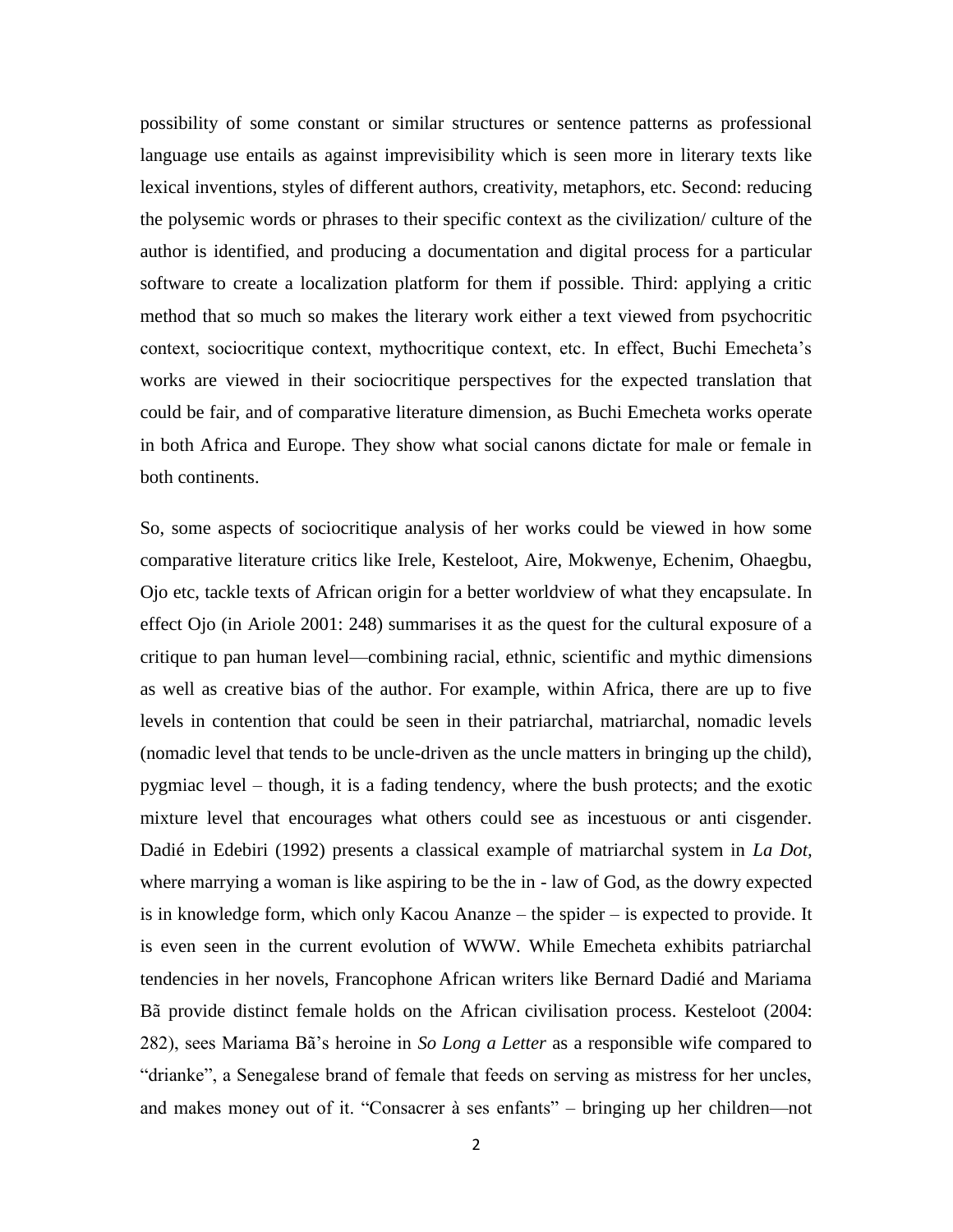minding her husband's debilitating physique as a result of polygamous living, is another aspect of remaining responsible for nature's expectation. (cf Aire 2003: 14). It also, follows the critique made by Marie N'diaye by Mokwenye (2009: 57), which craves that the female character deserves not to get to anti-heroine performance – so much excluded from human reality that she becomes an outsider [….].

In effect, some of the characters in Buchi Emecheta's works tend to live that way, though very much inclined toward what Soyinka (2013: 98-100) sees as:

Do not commit beyond your capability […] Altruism, self-abnegation, even patriotism etc, are mere alternative modes of expression for that instinct of service to one's kind[…]. Poor Mrs. Kako (like Kacou Ananze) she picked the wrong man [….] the wrong moment to wrap her arms around the self-immersed hero […].

The female-male relationship is emotionally or materially dependent on each other and when it is not understood that way, it ends up killing something in any of them. In effect, how to avoid killing that vital emotion in the other—seemingly love—are the pervading episodes in the works of Buchi Emecheta which are exposed here in their phrasal or sentential forms for translation and documenting critic processes for eventual digital presentation as a localization project.

Sociocritique wise, restraining human activities and relationships to what one's capability provides is as well acknowledging constraints thrown out by environmental factors like being mindful of not hurting nature which could boomerang as expressed in Ariole (2018: 7). The neurotic strength of humans must be seen in the expressions they emit and they must be put to action for transparency purposes on linguistic bits for mutual interests and well-being; as it must be innately constrained by mindfulness not to hurt their immediate surroundings and environment.

# **Some of Emecheta's phrasal/sentential presentations in bilingual forms as localization items**

It is necessary to summarise the novels for a better knowledge of their socio- cultural background that elicits valid socio-critique processes before stating the sentences or phrases that make the works of Buchi Emecheta peculiar for possible localization "indexing".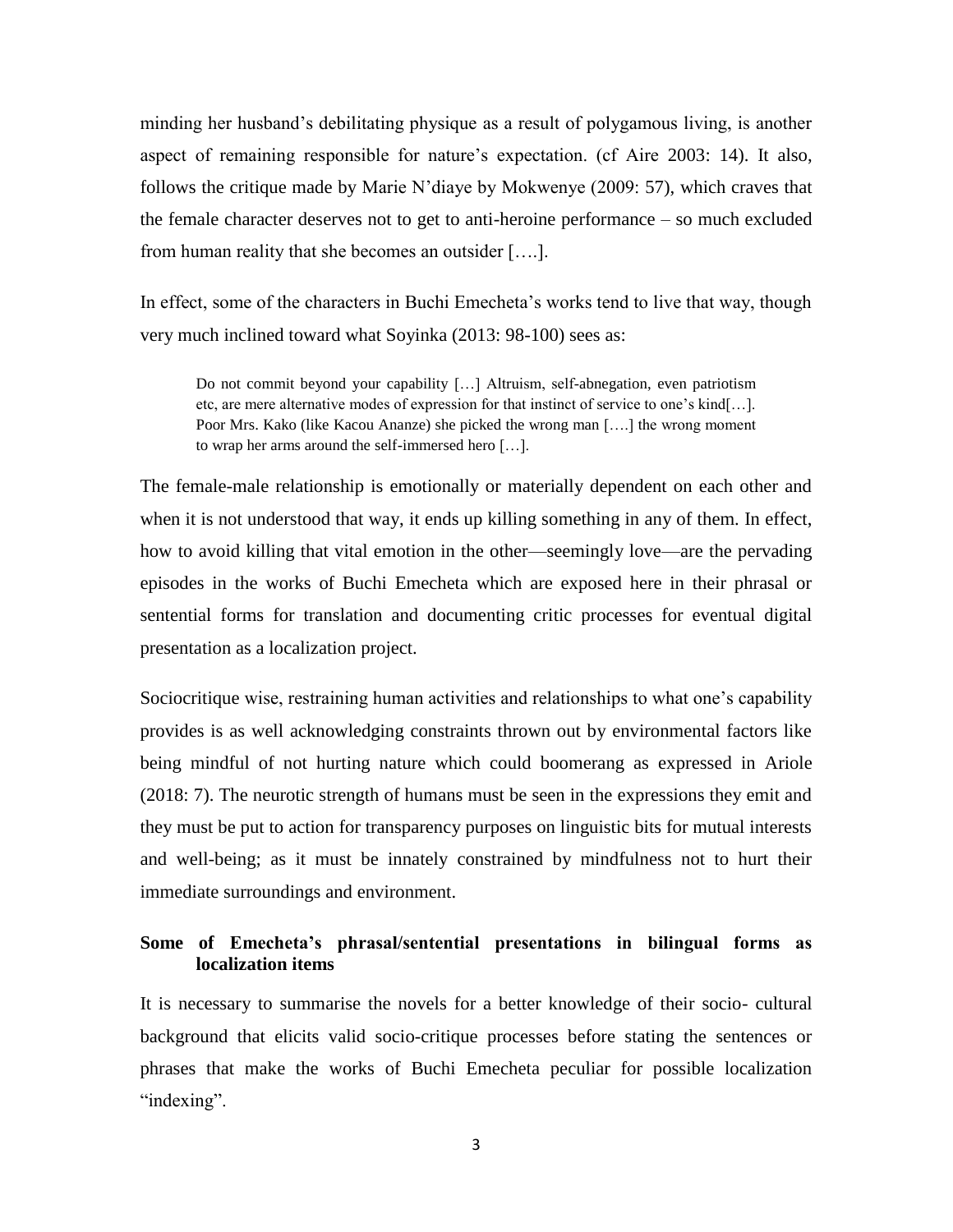*The Slave Girl* (1977), a story of Ojebata, also the heroine, the only daughter of her parents among boys – her elders. So much loved and cherished by her parents to the extent that her father travelled very far to fetch a juju that could keep her alive as she was seen as Ogbanje, a spirit that always keeps parents in suspense. Quite discomforting, as their daughter (Ojebata) toes an erratic way of behaviour, even insisting on suckling her mother's breast for years. At her parents' premature death as a result of influenza plague, Ojebata became an orphan and one of the brothers had to sell her off to be with a lady as house help. She survived the tribulations but still entered a second voluntary quagmire marriage, and she felt it was better than remaining a slave, as house help. Somehow, she remained, emotionally, a battered personality in a life she started as the most cherished daughter, and she entered a phase of choosing between the deep blue sea and the sky marriage organised by societal exigencies as part of self-actualisation or self preservation process dictated by the society.

#### Hear some utterances:

'Umeadi, you'd better get up', […] 'Your *ogbanje*, this visitor, looks as if she is staying this time. She is crying out with hunger. Why not put her to your breast?'Umeadi did as she was told and, as it became apparent that the child might indeed live, her mind went to all the sacrifices she had made to her *chi*, the personal god to whom every Ibuza individual appealed in time of trouble. Her loss of daughters had continued for so many years, however, that Umeadi had reconciled herself to the fact that maybe that was her lot. Now the new baby suckled with so much force, she was convinced there was some life in this one. (p.10)

*(« Umeadi tu ferais mieux de te lever ». Ton Ogbanje, cette étrangère semble vouloir demeurer cette fois-ci. Elle pleure de faim. Ne vaut-il pas mieux la mettre en position de tes seins pour têter ? Umeadi a fait comme on lui a dit, comme il a paru que l'enfant pourrait vivre ; vu qu'elle s'était souvenue de plusieurs sacrifices qu'elle a faits auprès de son chi, le dieu personnel que tout individu à Ibuza se supplie au moment de ses peines : ayant perdu plusieurs filles accouchées au cours des années […] Maintenant cette nouvelle fillette suçait avec force de manières qu'elle s'était convaincue qu'il y a de quoi à espérer, qu'elle vivrait)*

This translation is very specific in what it is conveying to the Francophone readers, it could only find equivalence or adaptation in how Kourouma (1970: 52-53) compares it.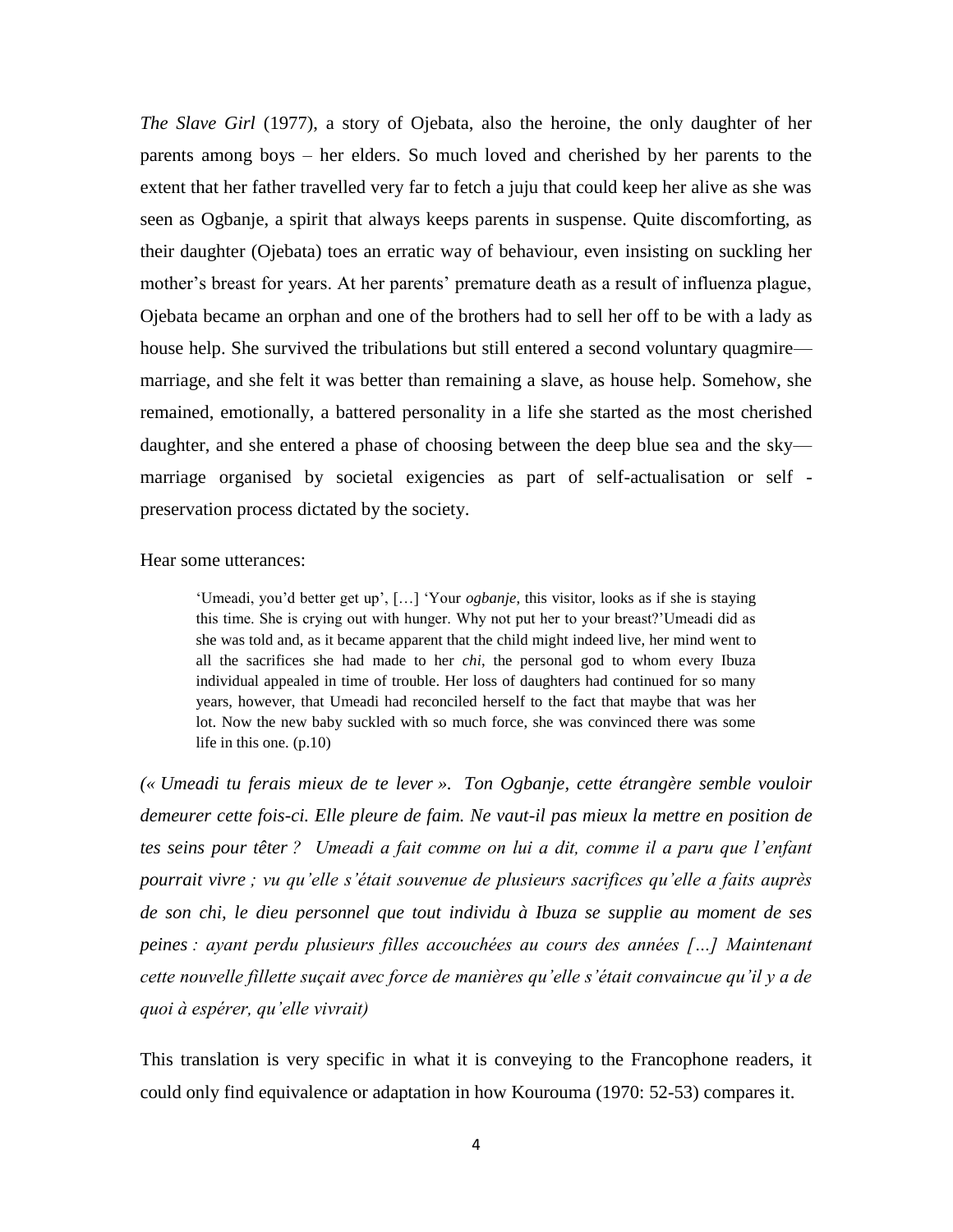Qu'importe qu'après que tout fût tombé, se fût envolé […] 'une grossesse nerveuse' et les Malinkés, "une grossesse de génie' […] Salimata avait été heureuse des mois et des mois […] cela continua des mois et des mois, puis un an sans accouchement…une honte à vouloir fendre le sol pour y terrer.

(And so, at the end all is gone, all has evaporated, "Ectopic pregnancy" and Malinkés call it: 'Witchcraft pregnancy'[…]. Salimata had been happy months upon months and […] it persisted, months upon months and one year was over and no end to pregnancy […] And shame set in to the extent that one wished the earth opened up to be buried in.)

A comparative context of how women feel, especially in Africa, in the process of child bearing is indicated by these utterances. It is quite valid for a documentation process for a literary terminology triggering base, which could find Localisation window in digital translation.

Another theme deductible as localisation item is what keeps the heroines of Emecheta on course of societal expectation as part of what motivates women to contribute to the progress of society, as worked out by the collectivity, the people, as socio-critique impressions imply.

Hear Ojebata:

To Ojebata, Clifford looked much younger [….] That she might once have married this handsome man! No, it could never have been possible[...]. She looked at her husband and saw a little untidy man, with his red eyes and his stubborn ttitude to whatever he considered his, this fast ageing husband of hers who had to work so hard for their living [...]. She might belong to Jacob's body and soul, but she loved it. She could think of no other suitable life for herself and for her children. If Clifford was wearing that pitiful expression because he felt he could be sorry for her, he was mistaken. She was satisfied to belong to a man like Jacob, a fellow townsman, one who would never call her a slave, and who gave her a real home, even if it was only one room that served for sitting, eating, sleeping and everything else, she would rather have this than be a slave in a big house in Onitsha. (p.181)

*[Pour Ojebata, Clifford a l'air plus jeune…qu'elle avait été inclinée dans le passé à marier ce beau gars ! Mais non, cela n'aurait pas été possible. […] Elle jeta un coup d'œil à son mari et trouva un homme un peu mal à l'aise, avec ses yeux rouges et ses comportements rigides envers tout ce qu'il considérait comme le sien, ce mari en train de vieillir vite et qui travaillait dur pour leur ménage … et elle trouva son cœur complètement voué à Jacob […] Qu'il se peut qu'elle appartienne corps et esprit à cet*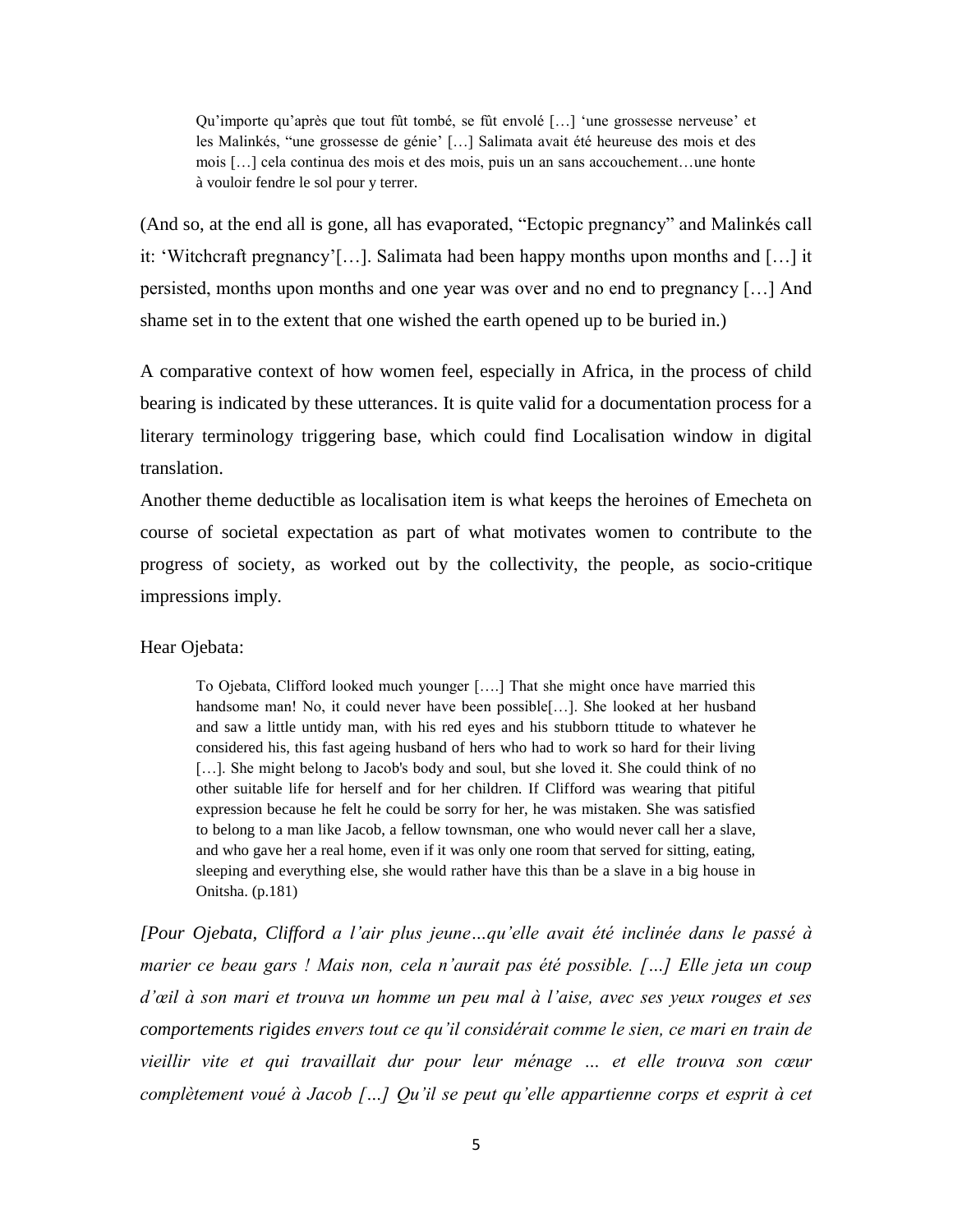*homme, Jacob, elle l'aimait… Elle préfèrerait toujours avoir cet homme que de rester esclave dans une grande maison à Onitsha (la maison de Clifford)].*

The expression of being free relates to being equal with a husband in a marriage so as to achieve the aim set by the society, raising a family that promotes respect for all. It is also as expressed by Mariama Bã (1986,129), as stated below.

L'amour si imparfait soit-il dans son contenu et son expression, demeure le joint naturel entre ces deux êtres. S'aimer ! Si chaque partenaire pouvait tendre sincèrement vers l'autre ! S'il essayait de se fondre dans d'autre ! S'il assumait ses réussites et ses échecs ! S'il exhaussait ses qualités au lieu de dénombrer ses défauts ! [...] C'est de l'harmonie du couple que nait la réussite familiale […] La réussite d'une nation passe donc irrémédiablement par la famille.

(No matter how imperfect love is, either in its form or expression, it remains the link that binds partners. Loving each other! If only each partner could lend sincerely their hands to support each other! If only they could be lauding each other's quality as against orchestrating each other's faults… It is the harmonious living of couples that depends the success of all families […] The success of a nation is undoubtedly derived from the success of families in the society.)

However, from the perspective of European heroine as seen in Aline (2016,97) and Martin-Lugard (2014: 192), the following obtains respectively:

J'avais vécu trente ans en occultant l'amour, mais avec du désir, du désir, ça oui, au point de le confondre souvent avec l'amour…Et maintenant te voilà incapable d'aimer, et même de désirer… Je n'ai jamais réussi à concilier la femme et la mère en moi. Comme si elles s'étaient toujours annulées l'une l'autre.

(I had lived thirty years not giving clear thought to love, though as if it is a desire, so much desire, yes, almost feeling as if desire is love. So, now, here you are unable to love any more, even to feel a desire… I had never succeeded in reconciling the woman and the mother in me. It is as if both of them dissolved in each other.)

Now, Martin –Lugard :

L'Iris de Pierre. L'Iris de Gabriel. Deux hommes deux amours. Je rirais au nez de quiconque me dirait que l'on ne peut aimer deux personnes à la fois. Si, c'était tout à fait possible. Sauf qu'on n'aimait pas de la même façon. Avec Pierre, c'était un amour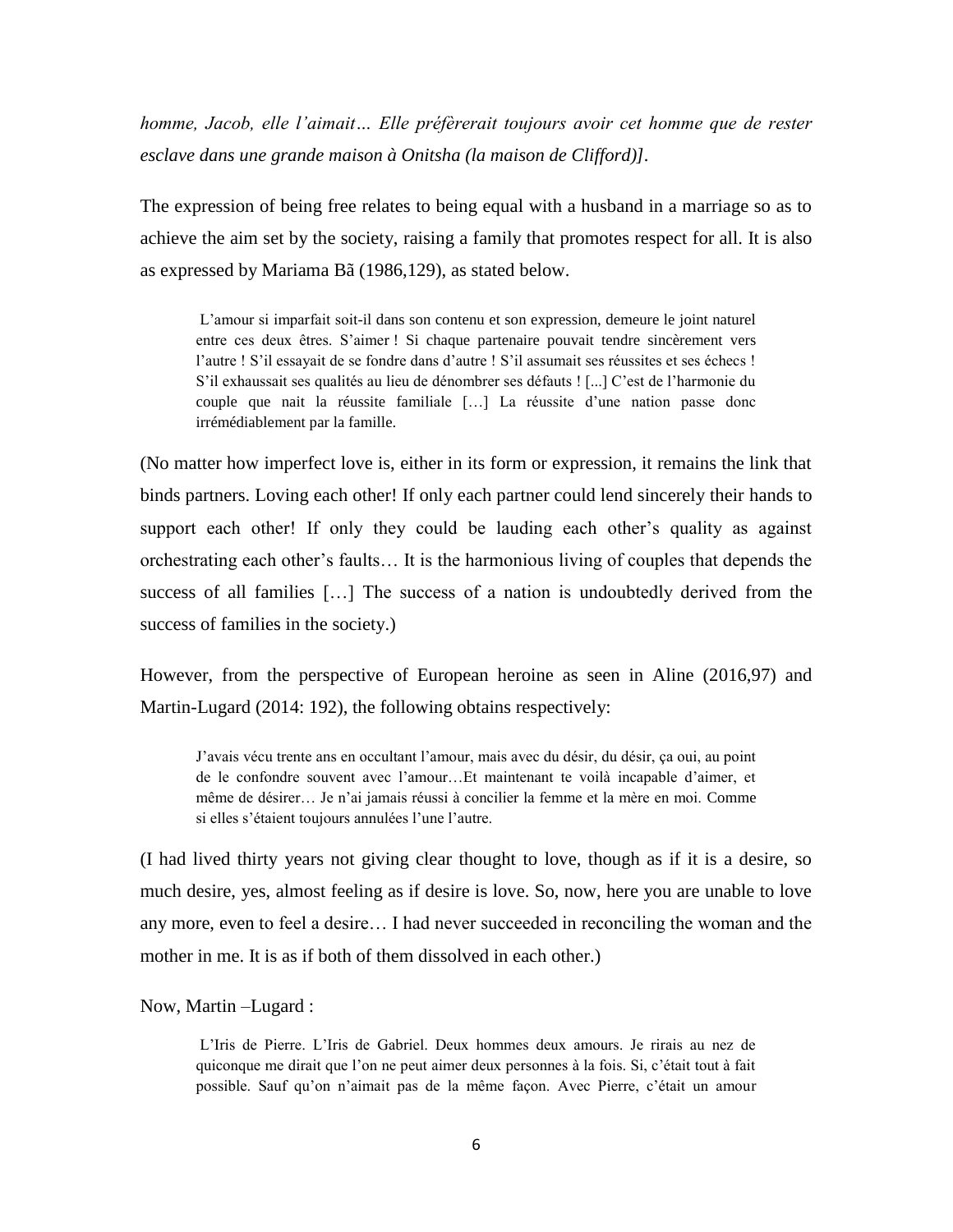routinier, rassurant. Avec Gabriel un amour explosif, sur le fil, un amour en terre inconnue […]

(Iris for Pierre. Iris for Gabriel. Two men two types of love. I would have mocked whoever was telling me that two people could not be loved the same way. Well it is possible. Just that the love for each of them is not the same way. With Pierre it was a regular way of loving, quite assuring. With Gabriel, it was explosive, different things lined up, ever new, leading to territories unknown...)

It is evident that desire for self-satisfaction pervades in the European perspective, though it ends up in confusion, at the end, as both motherhood and coquettishness seem lost on the altar of desire. With that, it could fail sociocritique canons. Notwithstanding, embedded in it is still love for oneself which translates to next relay axis of love, love for the society, if motherhood is brought to play. Somehow, when it enters into territories unknown, it could be pleasant or depressive. Here is where the male and female emotions must congregate for oneness in the interest of better society.

Looking at *The Joys of Motherhood* (1979), one acknowledges the worthiness of transiting from slave girl to motherhood. For Emecheta, it is the survival war of remaining human in spite of fellow human's inhumanity to fellow human. Hear some of the related expressions.

If I should become pregnant—hm […] She stared until she fell into a light sleep. In her exhaustion, she dreamed that her chi was handing her a baby boy, by the banks of the Atakpo stream in Ibuza. But the slave woman had mocking laughter on her lips. […] « please, » Nnu Ego cried, « please let me have him, please (p.45)

(S'il me serait possible d'être enceinte—hm […] Elle regarda avec étonnement jusqu'à un légère sommeil la prit […] Dénuée de sa force, elle rêva que son chi lui donnait un enfant, (petit) garçon, au bord de l'étang d'Ibuza. Mais il y a un sourire de doute que cette *chi*, en forme de femme – maitresse d'escalve – ou celle qui fait assujettir, exhibait …Je t'en prie, Nnu Ego cria, je t'en prie laisse-moi avoir cet enfant.)

Nnu Ego… Do you remember how sad you were, senior wife, when you had two girls? You would have been happier if they had turned out to be boys instead. Now I had a boy, my only son and he did not live. O God, why did you not take one of the girls and leave me with my male child? My only child. (p.128)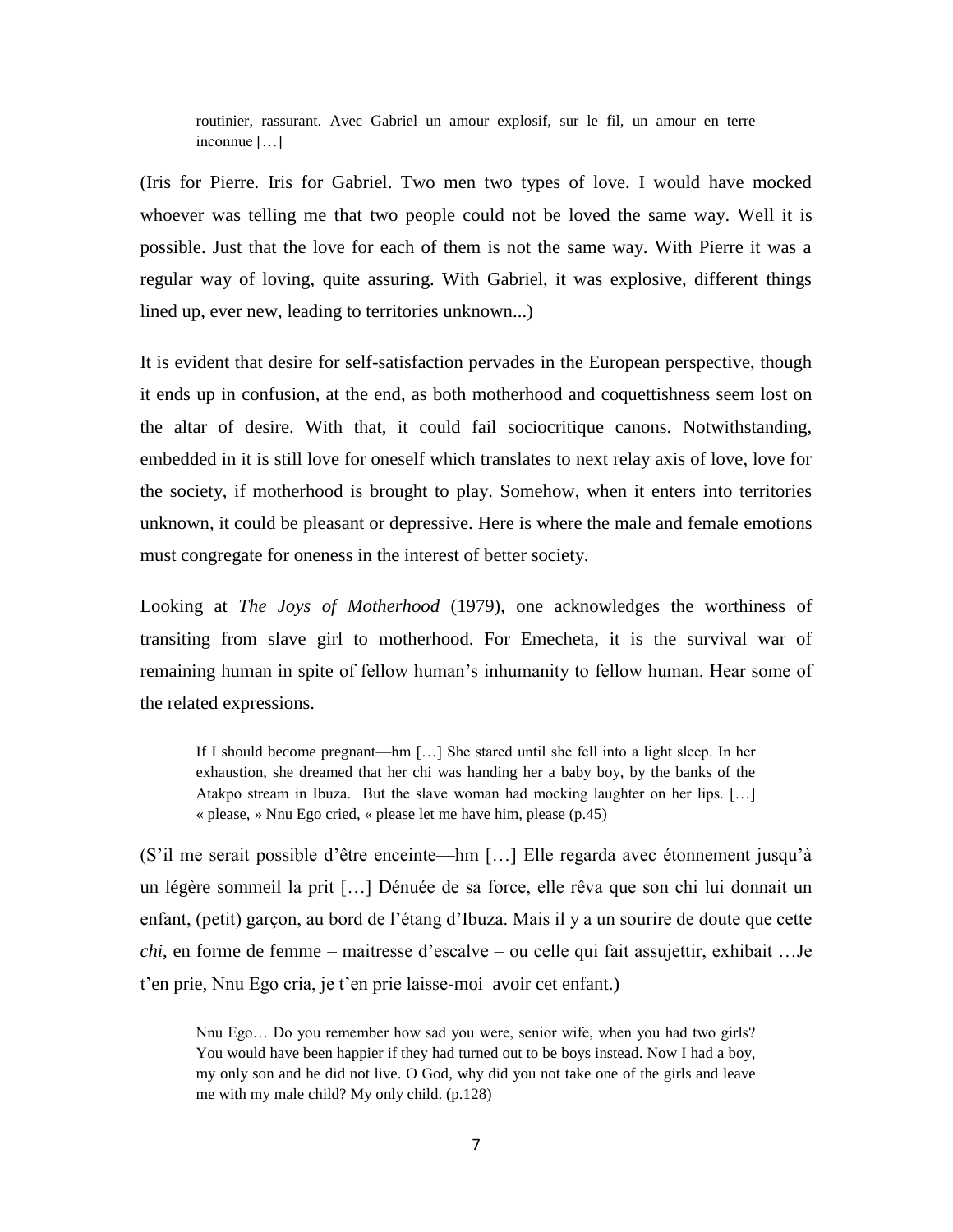(Nnu Ego… Tu te rappelles comment tu étais mécontente, en tant que première épouse, quand tu as eu tes jumelles ? Tu aurais été heureuse si elles étaient garçons. Me voilà, deuxième (Adaku) épouse, avec le seul garçon que j'ai pu avoir (mon fils unique) et il n'est pas à vie. O' Dieu ! pourquoi n'as-tu pas pris l'une de ces filles et me laisser mon fils, mon seul enfant.)

The expression, here, gives room for collective self-preservation intent that encourages more of the survival of the male than the female; and the bearer of the emotional burden remains a female; and it is to favour, as tradition demands, a male, either as a child or as a father. It goes on.

The following morning Nnu Ego and Adaku were woken by Ubani. […] "Is Nnaife dead?" She asked, steeling herself for the worst. No, he is not dead…only they have forced him to join the army. For me to be married to a soldier, a plunderer and killer of children […] There is nothing we can do. The British own us, just like God does." (p.147-148)

*(Le lendemain matin Nnu Ego et Adaku s'étaient levées avec sursaut par Ubani. « Est-ce que Nnaife (leur époux) est mort, demanda-t-elle (Nnu Ego), tout en se calmant pour entendre le pire. Non, il n'est pas mort …Il l'ont forcé à devenir militaire » comment avoir un mari militaire, un saccageur, un tueur des enfants. On ne peut rien. Nous leur appartenons les Britanniques sont maitres, à même titre que Dieu…]*

The next expression shows how mothers, nay the society, treat children in respect to their positions as siblings; especially the male children.

But, Mother, why? Don't I have help too? Is it my fault that I am a second son, everything in this house is Oshia's. He must have the best of everything. … sometimes I think we the rest of your children don't exist for you at all. (p.190)

*(Pour ce qui suit il s'agit de traitement des enfants par les mères voire la société vis-à-vis de leur rang).*

*(Mais mère, pourquoi ? Est-ce je n'ai pas droit à être aidé ? Est-ce ma faute d'être deuxième garçon ? Tout ce qui est dans cette maison appartient à Oshia (le premier garçon). Il a droit à tout ce qui est bon […] Parfois je pense que nous autres, les restes de tes enfants ne comptent pas pour toi du tout.)*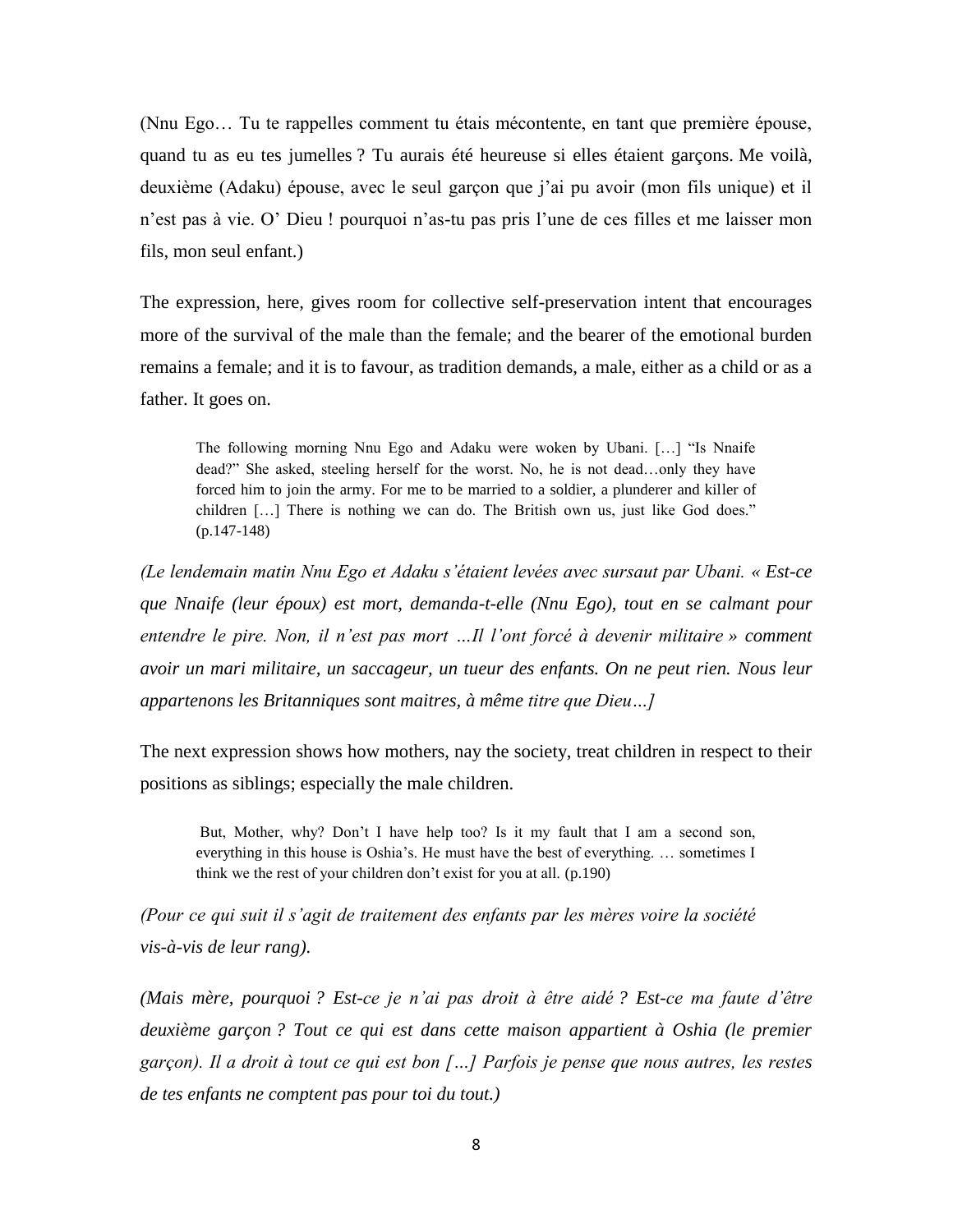The message relayed in that expression is that of succession plan and self-preservation, the male represents the symbol of the two; and the female admits that; and she is used to actualize it in her total effacement.

Here, under, it is how fathers see their sacrificing roles.

Nnaife pointed out to her that the children were her children. Will they remember me when I am old? No, they will remember only their mother […] (p.202)

*(Ci-dessous, c'est dire comment les pères se voient comme des bêtes de somme.)*

*(Nnaife la fit savoir que les enfants l'appartiennent en tant que leur mère. Est-ce qu'ils vont être reconnaissants à moi quand je serai vieux ? Ils vont être reconnaissants qu'à leur mère).*

It is like, even, the so-called patriarchal system creates emotional depression in the male, as the male sees the children as future protectors of their mother, never the father.

Hereunder, it is the fate of both father and mother as they retreat from active life and expect children to come to their aid.

[...] But he was a broken man: and his wife Nnu Ego, similarly, was going downhill very fast. It was not because she was physically poor: her daughters sent help once in a while. However, what broke her was, month after month, expecting to hear from her son in America, and from Adim too who later went to Canada, and failing to do so. It was from rumors that she heard Oshia had married and that his bride was a white woman. (p.224)

*(Ci-dessous, il s'agit des sorts des deux parents en retraite.)*

*([…] Mais il était devenu foutu ; et sa femme Nnu Ego, aussi, perdait rapidement connaissance. Ce n'est pas parce qu'elle était pauvre ; ses filles venaient à son aide de temps en temps. Cependant, ce qui l'avait fait toquée était qu'elle espérait entendre au fil des mois, depuis Etats Unis, de son fils, et aussi de son deuxième fils qui finit par aller au Canada, et ils ne lui communiquaient plus. C'est à travers les rumeurs qu'elle apprit que Oshia s'était marié déjà et, qui est plus, à une Blanche […])*

> For a while Nnu Ego bore it all without reaction, until her senses started to give way […] (p.224)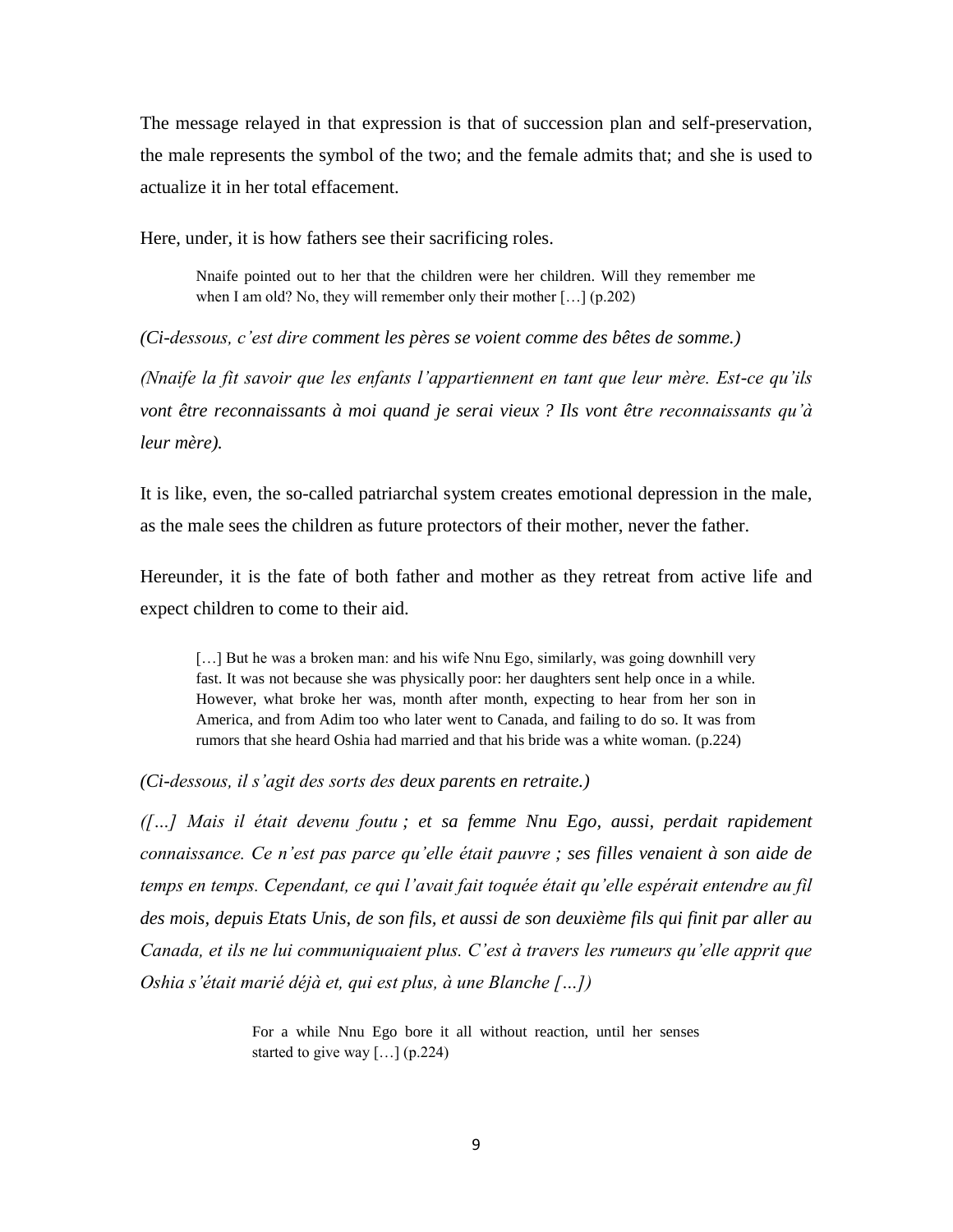(Nnu Ego supporta ses rumeurs pour longtemps sans chercher à réagir jusqu'à commencer à perdre connaissance.) It is comparable with how Camara Laye's mother, in « *African Child* » sees it (1953, 197).

…. Ma mère remuait sur sa couche et se lamentait… « est-ce que la vie était ainsi faite, qu'on ne peut rien entreprendre sans payer tribut aux larmes?

([…] My mother was turning uncontrollably on her bed and was lamenting. Is it the way of life, that any undertaking seems a risk and must pay tribute to tears?)

She is lamenting the absence of her son for further studies and she is feeling that it is leading to a loss. However, in European circles, it sounds different.

Hear Aline (216 : 22) :

Mes fils sont mon monde. Ils sont devenus des êtres hors traditions. Mais pas hors balises. Mon fils cadet me dit : « seuls cinq pour cent des gens pensent et agissent comme toi ». Je suis désormais seule chez moi avec mon chat…seule à tourner en rond…ce n'est pas désagréable, mais ce n'est pas agréable non plus. C'est juste bizarre. J'ai perdu mes repères […]

(My sons are my world. They have become human beings without traditional boundaries. Though they are not without a compass[…] The younger one tells me: "only five percent of people think and behave like you" […] I am now alone in my house with my cat…Lonely, turning on myself […] it is not uncomfortable, it is also not comfortable. It is like being queer. I have lost my bearings […])

When you relate it with Aline, a white lady, not knowing the boundary of love and desire, and that of Nnu Ego, who knows less of desire than love and sacrifice, sustainability of human life seems lacking unanimity from the two ladies.

The heroines of Emecheta find themselves in such situations. They seem to carry it far, and get to the point of embarking on how to reclaim humanity from the precipice. Reading the next novel, *Destination Biafra,* one sees it in Miss Ogedengbe.

*Destination Biafra* (1982) seems to have the heroine who intended to carry family matters to a larger scale, an entire people or a collectivity of people as a country. The heroine, Debbie Ogedengbe whose father was killed as one of those serving in a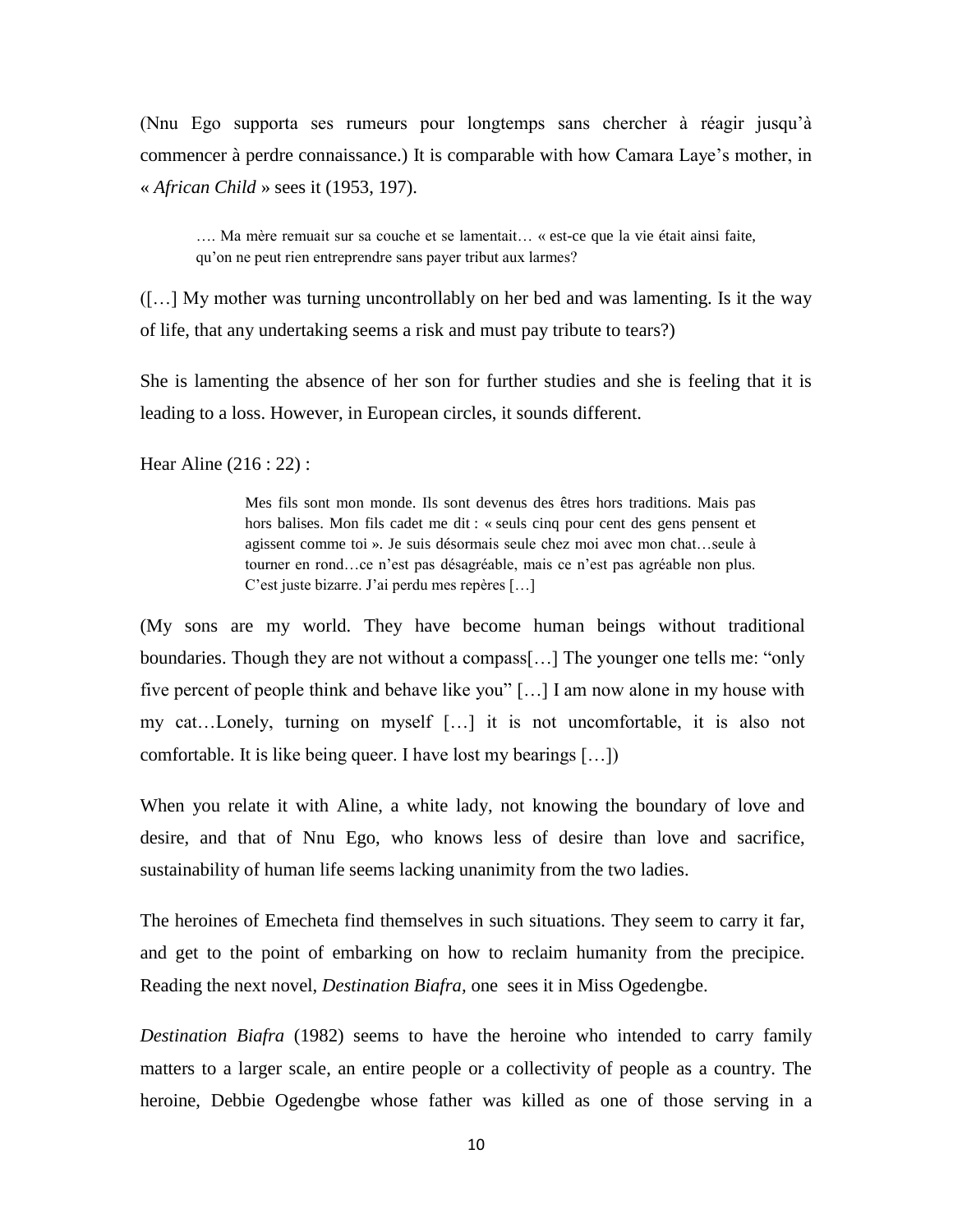government that was seen as corrupt and who indeed despised her father for that , took it upon herself to face the direction of Biafra, a dissenting part of that country so as to persuade Abosi, the leader of the dissenting part that took up arms against the country , to abort his plans.

Emecheta paints in *Destination Biafra*, the likelihood of a destination to collective suicide for any society that sticks to a rigid or debasing culture, unmindful of restoring human dignity, as the requirement of dynamics of change obliges.

I had no choice. Did you know your father had to order that car just for today? Poor man! If he dies tomorrow, it 'll be his wealth that's killed him. I thought things would have changed. But no, even though the crowd today came in their best clothes, I saw that three-quarters of them had no proper shoes. While my father bought a car costing almost ten thousand pounds just to drive through that crowd. Do you know what I kept thinking? Suppose those people had decided to mob us? Oh, I feel so guilty about it all. (p.40)

*(Je n'avais aucun choix. Tu te rends compte, mon père a commandé cette voiture juste pour l'évènement d'aujourd'hui. Pauvre gars ! S'il meurt demain, ça sera sa richesse qui l'a occasionnée. J'ai cru que les choses auraient dû changer. Mais non, quoi que la foule présente aujourd'hui était bien habillée, j'ai vu que trois quart de cette foule manque des chaussures comme il se devait. Alors que mon père a acheté une voiture presque dix mille livre-sterling, pour rien que se faire apprécier par la foule, en passant en cortège. Tu sais ce qui se passait en moi ? Si par chance ces gens décident à nous lapider ? Oh, je sens si coupable dans tout cela) (p.40)*

The same disdain towards corrupt people, somehow condoned by the society which needed to change, is expressed by the heroine of Adichie (2013:76-79).

We also present the French version as translated by a French lady Anne Damour(2017: 117-123) in order to show a biased perspective of the original theme.

During the week, Aunty Uju hurried home to shower and wait for The General and on weekends, she lounged in her night-dress, reading or cooking and watching television, because The General was in Abuja with his wife and children[…] The first time Ifemelu saw Aunty Uju's house in Dolphin Estate, she did not want to leave[…] The General brought more than I needed in the house[…] Ifemelu stared, Aunty Uju in her big pink house with wide satellite dish blooming with diesel, her freezer stocked with meat and she did not have money in her bank account[…] You know, we live in an ass-licking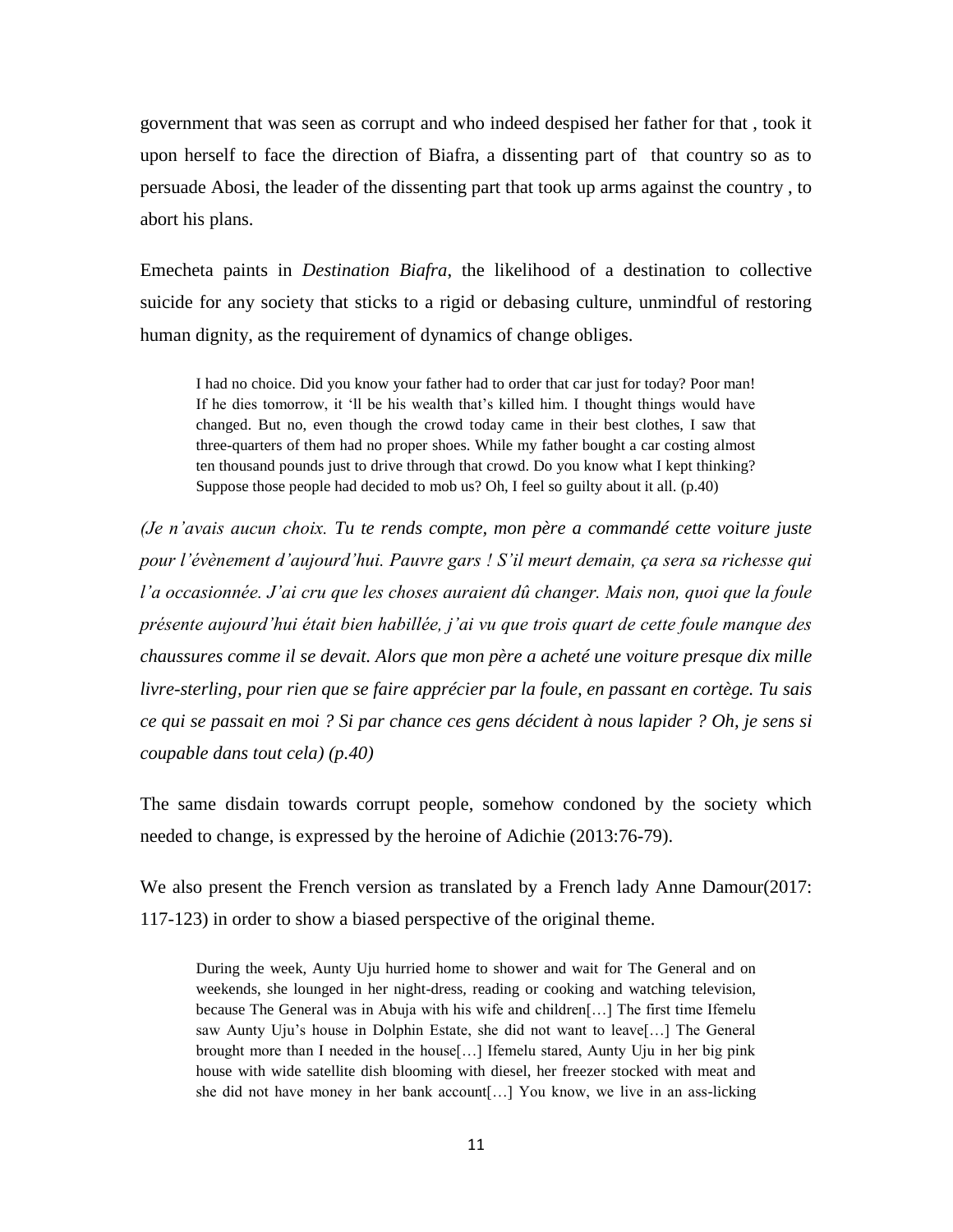economy. The biggest problem in this country is not corruption. The problem is that there are many qualified people who are not where they supposed to be because they won't lick anybody's ass, or they don't know which ass to lick or they don't even know how to lick ass. I'm lucky to be licking the right ass. She smiled […] I was attracted to him even with teeth like Dracula. I was attracted to his power […]

*(Pendant la semaine , Tante Uju se dépêchait de rentrer à la maison pour prendre une douche et attendre le General, et le week-end elle trainait en chemise de nuit, lisait ou faisait la cuisine ou regardait la télévision, parce que le General était à Abuja avec sa femme et ses enfants […] La première fois qu'Ifemelu vit la maison de Tante Uju à Dolphin Estate, elle ne voulut plus en repartir […] Le Général a acheté plus qu'il n'en fallait à la maison[…] Ifemelu regarda Tante Uju, dans sa grande maison rose avec la grosse antenne parabolique qui sortait du toit, son générateur plein à ras bord de diesel, son congélateur rempli de viande et elle n'avait pas d'argent sur son compte en banque. […] Tu sais, nous vivons dans une économie de lèche-culs. Le plus gros problème dans ce pays n'est pas la corruption. C'est qu'il y a une quantité des gens qualifiés qui ne sont pas là où ils devraient être ; parce qu'ils refusent de lécher le cul de qui que ce soit, ou qu'ils ne savent pas quel cul lécher, ou encore qu'ils ne sachent pas lécher un cul. J'ai la chance de lécher le cul qu'il faut. Elle sourit […] J'étais attiré par lui, même avec ses dents de Dracula. (J'étais attiré par le pouvoir qu'il detient).*

The last sentence is a biased one in French. It shows how the translator, being a French lady, could not align her thought pattern to it; as the appropriate translation is the one we put in bracket. The tenses are not also used in their anteriority or posteriority agreement alignment; though that is not our interest here. In effect, they all show some sociological divergence of the theme and the version. Translation opens one's eyes to cross-cultural issues and the need for expected "adaptation" to fit structural social concerns—adaptation is a good technique used to create affinity among cultures. The eurocentric translator finds it difficult to clearly relate the scene – the underlined ones lead to "non-sens".

The second expression from *Destination Biafra* reveals how multiple cultural interests clash in a war situation and gives impression of a frustrated heroine as well as brainwashed leadership manners seen in Africa.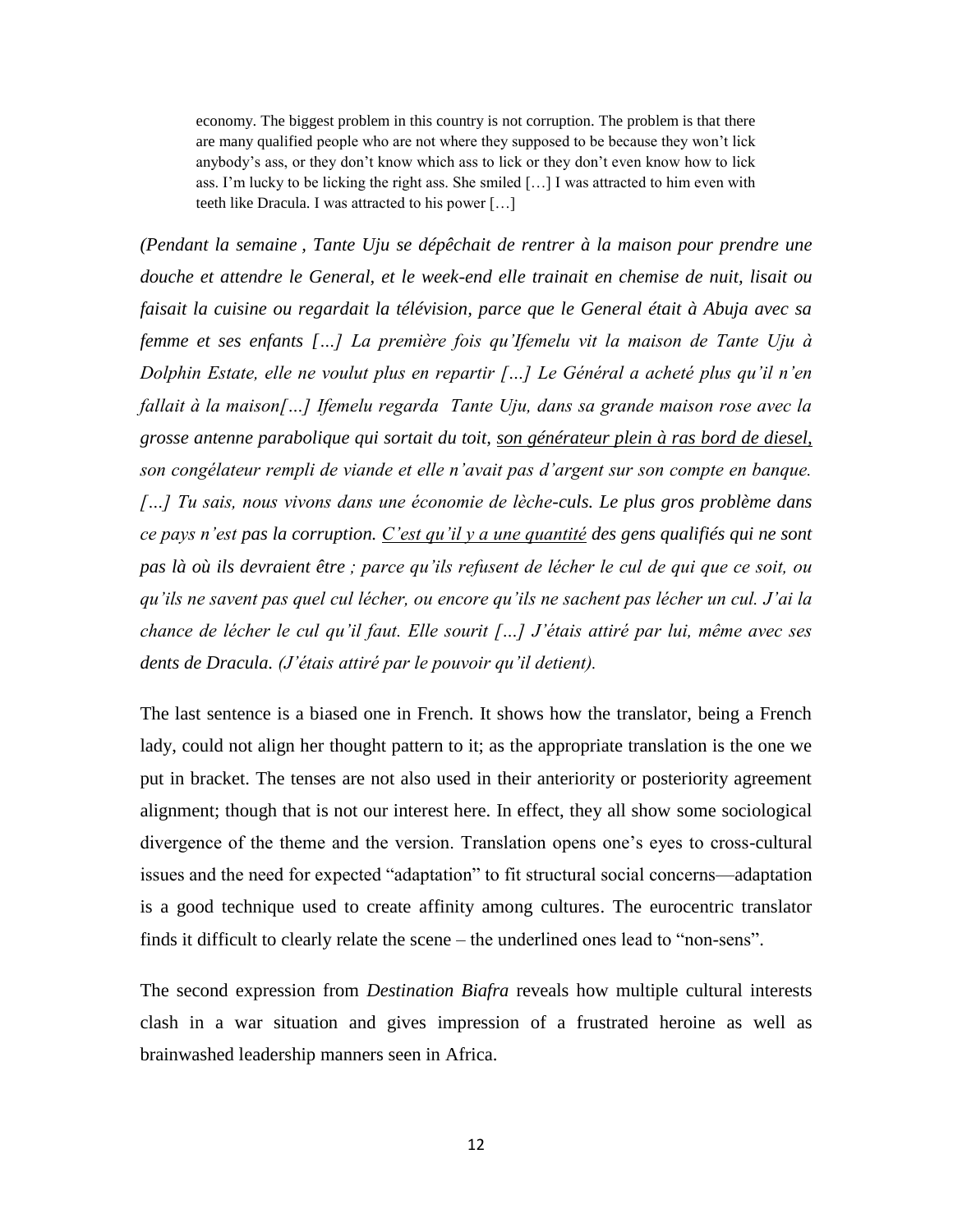We are in the bush, "Debbie began, "some of the children are dying… What is happening? - Nigerian soldiers and everyone here dancing? The old nun was joined by another nun, and for a while they listened to Debbie speaking. They had seldom heard Africans speak English that way. « Look you are not Ibo, what are you doing here?" the old woman asked. I was originally going to see Abosi…" But as she said it Debbie knew it sounded insane even to her own ears. The nun calmed her, gave her some water and told her that three days earlier the Biafran soldiers had fled, (with some convent girls and others who believe in Biafra). But the majority had stayed. After a while they had known that they could not hold Asaba and that it was a question of time the Nigerian soldiers came and bombarded the town […] Anger which Debbie found difficult to control was fighting inside her. How could a foreigner ask her what she was doing in her own country? Because she was well-educated these do-gooders obviously did not expect her to soil fingers helping her own people. What hypocrisy! what a sham! Debbie could see about eight nuns milling about in their white habits—did these women really believe in what they were doing or did they still subscribe to the old idea of helping savages? […] I must cross to Biafra", Debbie told the mother superior. (p.222)

(Nous sommes dans la brousse, dit Debbie, des enfants meurent… Et qu'est ce qui se passe —les soldats nigérians ici sont en train de danser et tout le monde les joint ?La religieuse âgée a été joint par une autre et elles avaient écouté Debbie parler durant un moment. Elles avaient rarement entendu des Africains parler anglais de telle manière. Ecoutez, vous n'êtes pas Ibo, et que faites –vous ici ? demanda la femme âgée. « Au début, j'allais voir Abosi… » Mais en le disant Debbie reconnaissait qu'il semblait stupide, même à ses oreilles. La religieuse la fait calmer, lui donna de l'eau à boire et lui dit qu'il y a trois jours que les soldats biafrais s'étaient enfuis. Ceux qui croyaient toujours en Biafra s'en étaient allés avec eux y compris plusieurs filles de couvant. La majorité s'était restée. Au bout de temps ils étaient convaincus qu'ils ne pourraient pas retenir Asaba et qu'il était question de peu de temps et les soldats nigérians viendraient bombarder la ville […] La colère que Debbie résistait en elle continuait à la hanter. Comment est-ce qu'une étrangère lui posait de question pour savoir ce qu'elle faisait dans son propre pays? Est-ce parce qu'elle était bien éduquée que ces soi-disant bienfaiteuses se soient convaincues qu'on ne s'attendait pas d'elle de se souiller les mains pour secourir ses co-citoyens ? Quelle hypocrisie ! Quelle imposture! Debbie voyait au moins huit religieuses se promenaient en va et vient dans leurs robes blanches croyaient-elles vraiment au service qu'elles rendaient ou encore nourrissaient–elles toujours l'idée d'autan à savoir: apporter d'aide aux sauvages ? Je dois rentrer au Biafra; dit Debbie à la mère supérieure…)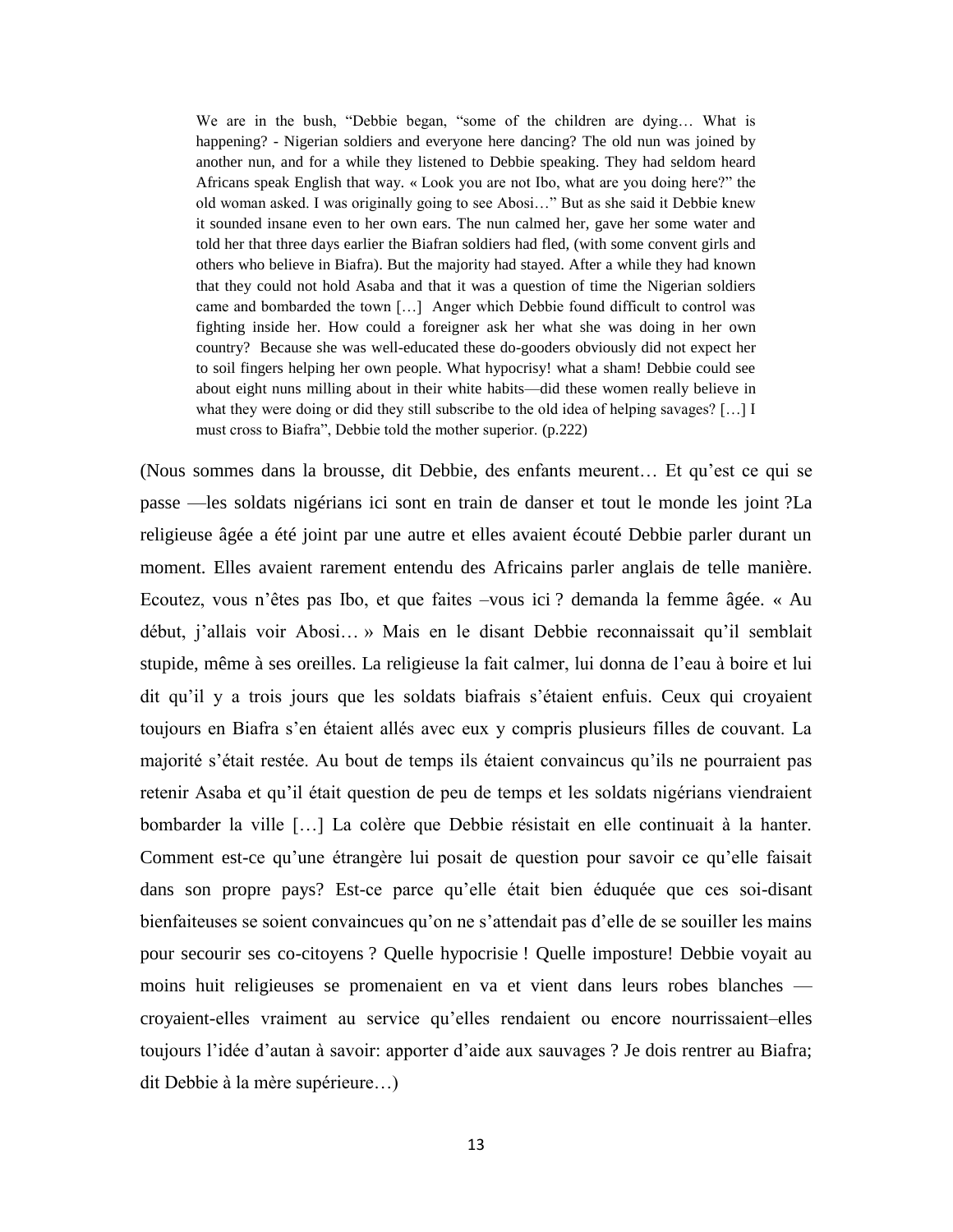Trying to prove how cultures could be unfriendly to themselves if expressions are not adapted to suit their idiosyncrasies, the following expression shows it.

What annoys me most is that Momoh denies the fact that his soldiers are killing innocent civilians. The whole world knows that is not so. Are you sure the whole world knows?" Abosi asked Dr. Eze. « If they did know they couldn't be this indifferent." "They aren't indifferent. The Red Cross have units in the Mid-Western Ibo towns. I understand that our friend Grey is helping as well." Abosi smiled, fingering his beard which was begining to have strands of grey in it. When he spoke, he spoke for all of them, "Alan Grey… Alan Grey. He is England in this war. He arranges mercenaries and arms to be sent to Momoh, then comes to Red Cross our people. He wants to fatten us up for the slaughter." He shook his head. "Some people have no conscience. This war is Britain's greatest shame. I hope the world never forgets that. (pp.228-229)

The encounter of Debbie and the Nuns shows how two cultural backgrounds are interpreted by the meeting of their people and how motherhood traits seem to unite in both Debbie and the Nuns quest for survival.

*(Ce qui m'énerve est que Momoh nie le fait que les soldats tuent les civils, innocents. Pourtant le monde entier sait qu'il n'est pas ainsi ? Es-tu sûr que le monde entier sait ? Abosi demanda à Dr. Eze. Si vraiment il sait il ne pourrait pas être si indifférent […] Ils ne sont pas indifférents. La Croix Rouge a ses petits bureaux dans mi-ouest dans les villes des Ibos. J'ai appris que notre ami Grey nous aide aussi[… ] Abosi sourit en caressant ses barbes qui commençaient à y avoir des blanches parsemées. Quand il parle, il parle pour tous. « Alan Grey…Alan Grey. Il est l'Angleterre à propos de cette guerre. Il fait l'arrangement des mercenaires et l'achat des armes qu'on envoie à Momoh, et puis la Croix Rouge pour nous. Il essaie de nous faire grossir pour la tuerie », il secoua sa tête. Des gens n'ont pas la conscience. Cette guerre est la plus grande honte de Grande Brétagne. Que le monde continue à se faire rappeler pour longtemps telle honte*)

The heroine shows her frustration in the expression below.

I see now that Abosi and his like are still colonized. They need to be decolonized. I am not like him, a black white man; I am a woman and a woman from Africa. I am a daughter of Nigeria and if she is in shame, I shall stay and mourn with her in shame. No, I am not ready yet to become the wife of an exploiter of my nation. You are mad, Debbie [...] Goodbye Alan [...] Oh, Abosi, I wish I had succeeded in killing you [...] A larger bomb exploded and Debbie swallowed more debris. (pp.258-259)

*La frustration de l'héroïne se manifeste à travers l'expression ci-dessous.*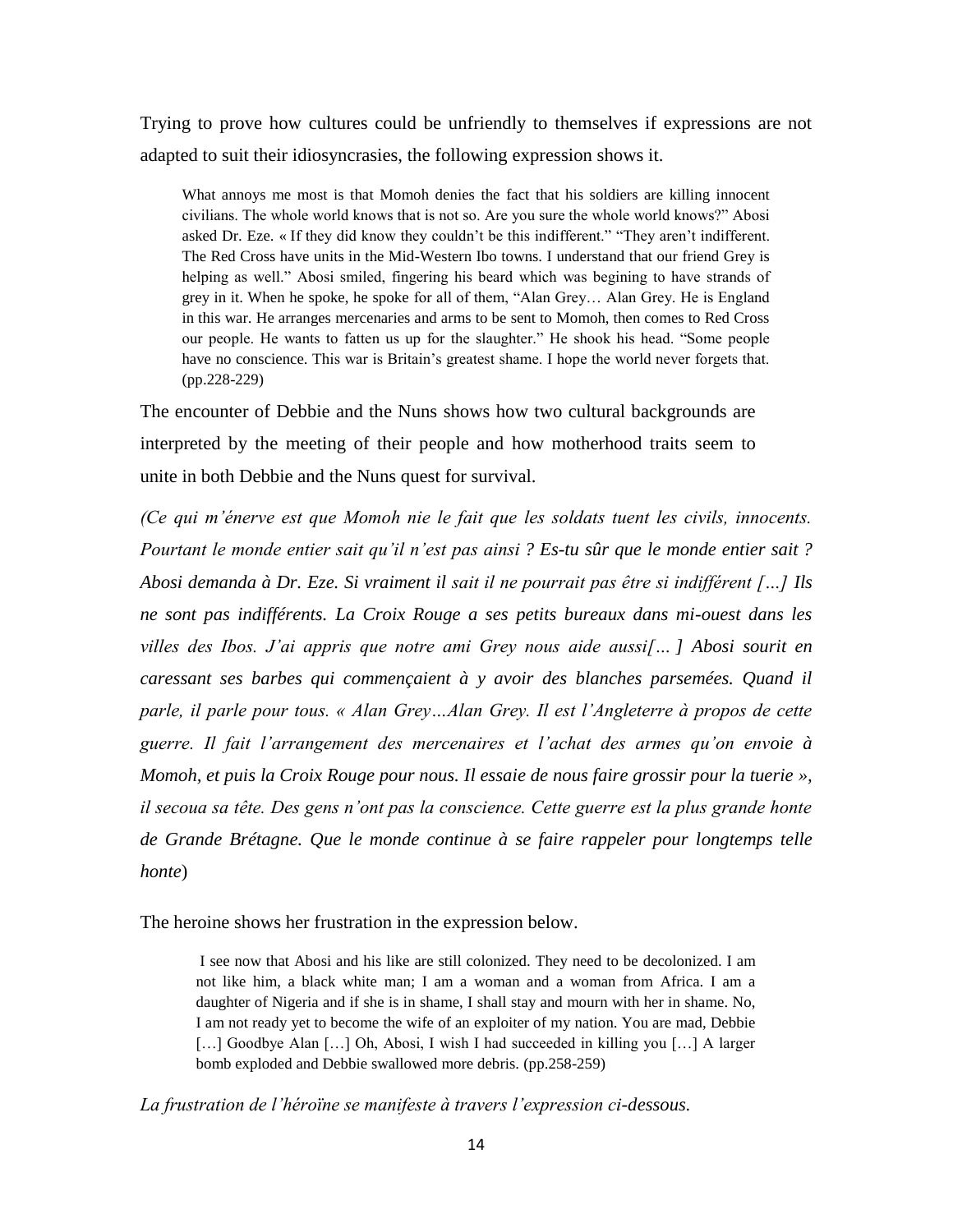*(Je vois maintenant que Abosi et ses consorts sont encore colonisés. Il en faut les décoloniser. Je ne suis pas comme lui. Un noir blanc, je suis femme et femme d'Afrique. Je suis une fille du Nigeria et reste telle, même si le Nigeria subit la honte je resterai pour essuyer et partager telle honte avec lui. […] Non je ne suis pas prête à marier un exploiteur de ma nation. » 'Tu es folle ; Debbie' […] Au revoir Alan […] Oh, Abosi, si seulement mon souhait de te tuer aurait dû réussir […] Plus grande bombe explosa et Debbie fut brouillée davantage des débris de bombe…)*

Getting to Biafra the heroine of Emecheta, Debbie, feels disappointed as she discovers that colonial past is still present in Biafra, as experience there turned an eye opener that should make her people rethink their stupidity—inviting strangers to help them supply materials to Nigeria nay Africa. King-Aribisala (2019:77) paints such social ills of African leaders, still leaning to the past and creating stupidity, as she narrates the attitude of Chief Oshodi, as well as the cultural references that needed to be reviewed for a better adaptation processes – either cultural or thought pattern processes.

There is a family in Lagos —Chief Oshodi, his wife and three children. They've been asking us to send an au-pair someone who will teach their children English… And English is your native tongue wince at the accident of it all. Columbus thought the Islands he saw with his mind's eye was India. And so, he voiced his claim on them and called them the West Indies. And we are still living with the lie of a name on us. And speaking in our master's voice.

This leads us to the survey of *The Rape of Shavi* (1983). It is also the exploitative expedition of the colonialists and as Emecheta paints it, leadership alter-ego, women, had to take position for the survival battle. In *The Rape of Shavi,* Emecheta seems to be narrating human beings in their stupid approach to nature. Like King-Aribisala says of Christopher Columbus claiming to have discovered the Islands in the Caribbean as if people there never existed before his arrival, so also the supposed leper creatures by Africans' mind's eyes landed in Shavi as they were running from the nuclear disaster they created in their own space. They landed as if their incubator—the airplane they fabricated to beat infection—hatched them when it was not due and so they crash-landed in Shavi. The hospitable Shavi people seem imbeciles to them while the Shavi people see them as leper creatures. The narrator in this novel attributes everything that happens to Shavi people to the goddesses of the lakes that bind the Shavi people as if in Caribbean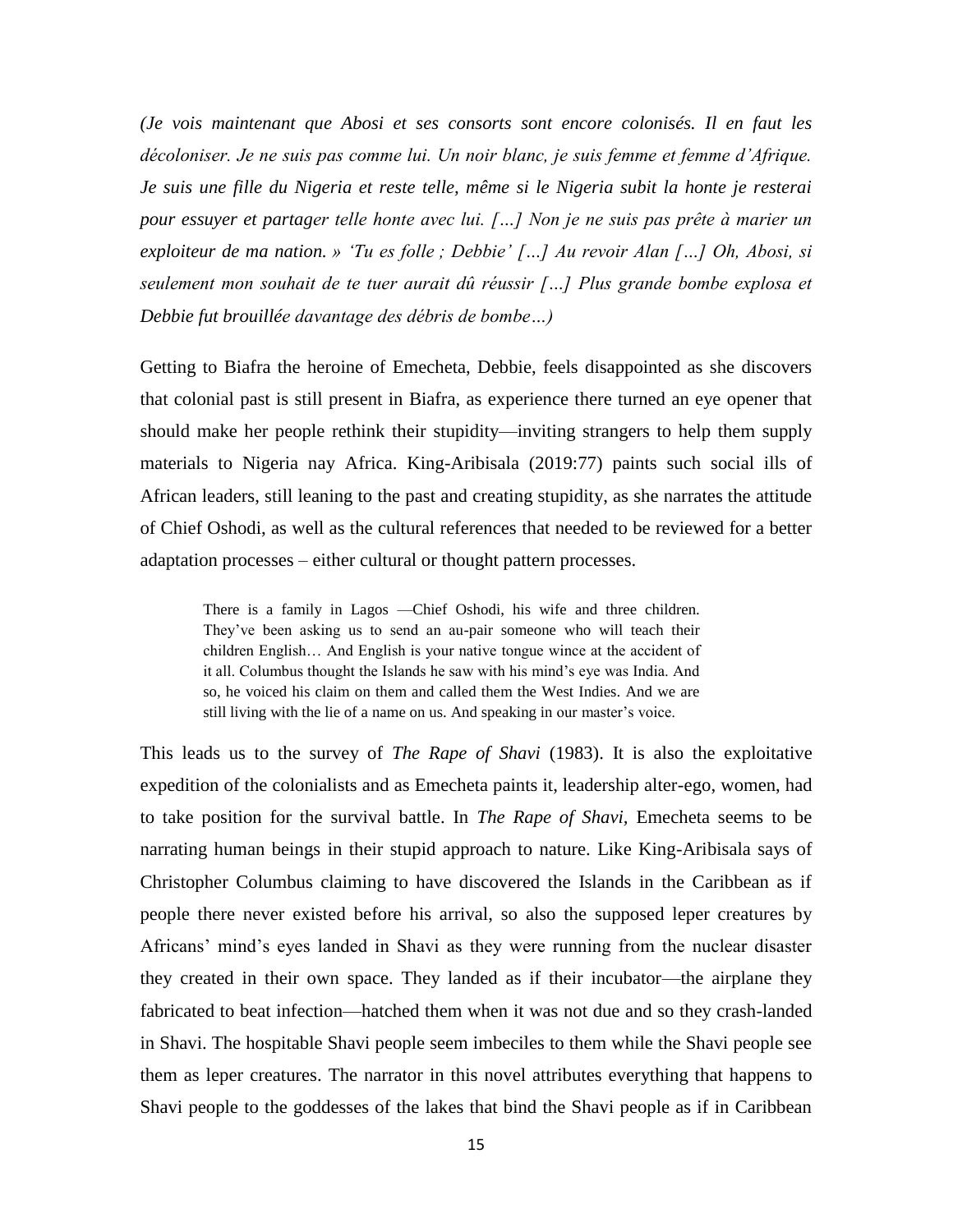Islands, separated by lands in the Atlantic Ocean. Here, indeed, it is like other novels of Emecheta – the goddesses are female and they cause good or evil to happen, and the executors of their orders are male.

Hear some expressions:

Women! When they are angered, they forget how deeply they have loved. They throw all caution and reason into the empty air. They don't mind who they hurt in their search for justice. Patayon, who had loved Shoshovi, was suffering; Asogba, the son who would supersede him and who was borne to him by Shoshovi too. All for what? Simply because he wanted to celebrate the end of a long drought the way any ruler he knew would, by taking a new queen. Now troublesome Shoshovi wanted a cow […] King Patayon gathered his loose body cloth and his wobbly body and ran. He ran in among the egbo trees, the tall cacti. […] There he knelt; his face distorted with fear as he prayerfully addressed the lake […]. Mother Ogene and all you goddesses of the lakes? […]. I will give Shoshovi a cow. (pp.8-9)

*(Les femmes ! quand on les fait facher elles oublient comment elles ont eu à aimer autrefois. Elles s'en foutent ; et raison et prudence ne comptent plus. Elles s'en foutent de qui elles font du mal dans leur quête pour la justice. Patayon , qui a eu à aimer Shoshovi, en souffrait ; Asobga, le fils héritier et le fils né de Shoshovi , en souffrait aussi. Tout, pourquoi ? Simplement par ce qu'il (Patayon le roi) voulait célébrer la fin d'une longue sècheresse comme tout autre roi qu'il avait connu en aurait fait, en se convolant avec une nouvelle reine. Alors , trouble-fête Shoshovi voulait un bœuf…. Roi Patayon se leva en ramassant ses couvertures d'habille et son corps fatigué, et se mit à courir […] vers le plus grand arbre de tous les lacs—le plus grand cacti[…] Là, il se mit à genoux, son visage tordu avec peur et avec prière, soupplia au lac[… ] mère Ogene et toutes les déesses de ces lacs… Je donnerai à Shoshovi un beouf… )*

That is the power women exercise in the society where Emecheta draws her décor. However, in Shavi's case, the peak of women's impatience is seen when strangers in the midst of Shavians mistake the hospitality of Shavians for that of imbecility. The strangers, in their confused minds, express that.

I know our problem; we simply find it difficult to accept kindness, Ista declared, looking unexpectedly happy. As Flip left, though he didn't know where they were going, and despite all the doubts, he felt he trusted the humanity of the people of Shavi. They had not acquired the art of superficial kindness. Their kindness was humane and genuine. (p.60)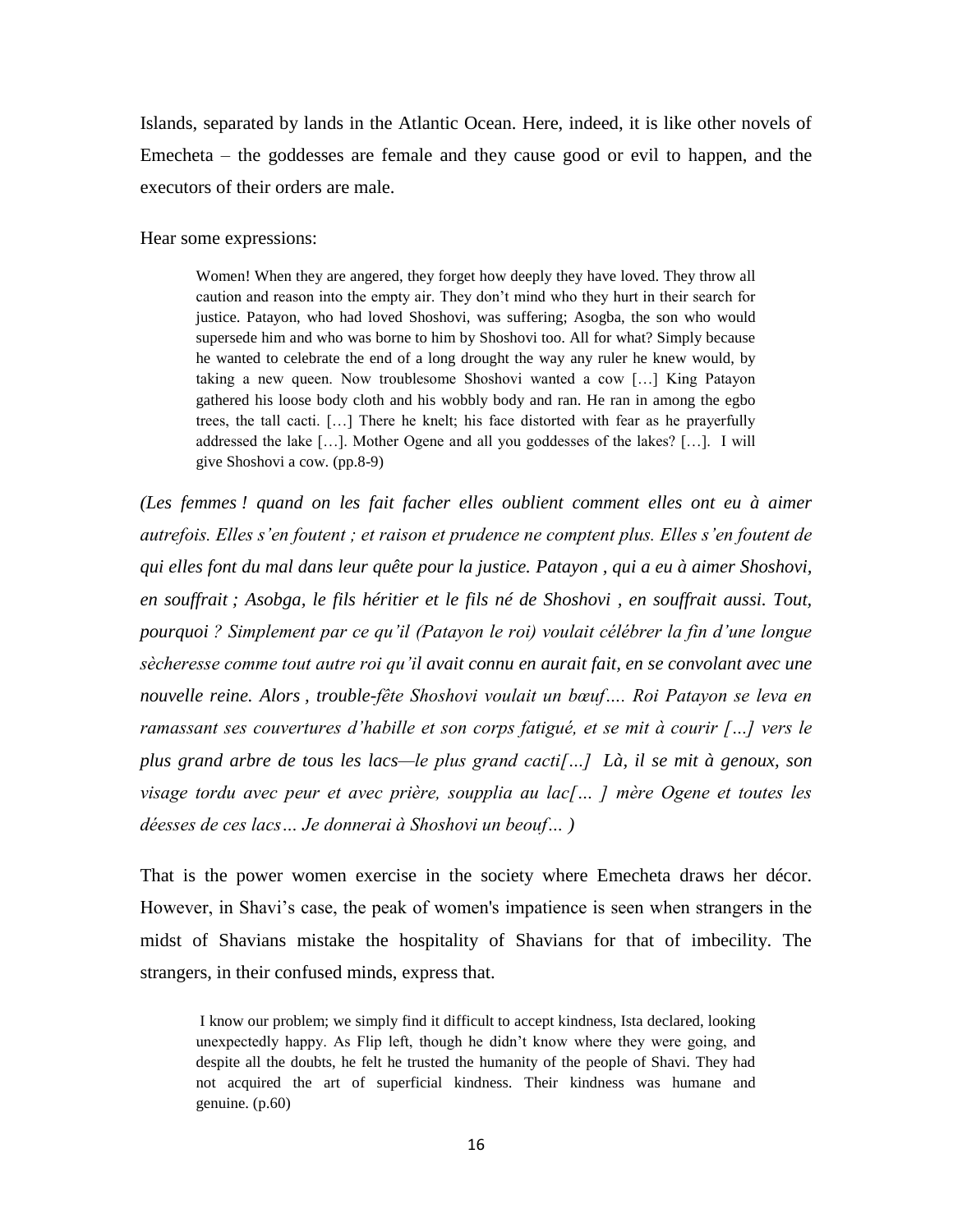*(Je connais notre problème, il nous est difficile d'apprécier la gentillesse, dit Ista , qui regardait avec joie, à bouche bée » […] Comme Flip partait, et ne sachant pas où ils (avec des Shaviens) allaient , et pourtant avec beaucoup de doute , il pensait qu'il fallait quand -même avoir confiance en l'humanité de peuple de Shavi. Ce peuple ne feint pas la gentillesse. Leur gentillesse est humaine et sincère…)*

The hospitality of the Shavians was abused as one of the strangers could not control his sexual urge, in the midst of those the strangers perceived to be imbeciles, especially the female.

The girl turned, exposing her front and the blackness of her nipples, which stood out straight as if pointing at him, the effect of the cold water she had been pouring on herself. Ronje's eyes grew wide [...] The girl ran for the piece of cloth she had spread to cool in the dew and tied it around her waist. Then she saw who it was and laughed. Ronje laughed too[…] Ayoko should not have laughed, displaying his teeth so innocently, but she'd never been taught that this kind of teasing could be taken seriously. There had been no need to protect Ayoko, for since her birth she'd been chosen to be Asogba's wife, the next Queen Mother of Shavi. Shavi people gave of their best to visitors, so she and Shoshovi, the present Queen Mother, had looked after the albinos when they arrived (p.93)

*(La fille tourna, exposant son front et les points noirs de ses mamelons qui restèrent bien pointus comme visant Ronje, en réaction à l'eau froide qu'elle se faisait verser sur son corps. Les yeux de Ronje s'élargirent […] La fille se précipita pour prendre le pagne qu'elle avait laissé étaler dans la rosée et le prit pour couvrir sa taille : en voyant qui, il s'agit, elle rit. Ronje rit aussi de retour[…] Ayoko (la fille) n'aurait pas dû rire, exposant ses dents toute innocente, mais elle n'avait jamais reçu des leçons qui devaient lui dire que tel amusement ne devait être pris au sérieux. Aucune raison de songer à protéger Ayoko car depuis sa naissance elle fut choisie pour être la femme de Asogba, la prochaine Mère-Reine de Shavi. Les gens de Shavi donnent toujours leurs meilleurs aux étrangers, alors elle et Shoshovi l'actuelle Mère -Reine, avaient eu à s'occuper de ces Albinos à leur arrivée.)* 

The naïve or natural way of feeling free among fellow humans, especially by the female folks who are very helpful and always willing to help their kinds in need, failed to apprehend the difficult nature of libidinal surge that could lead to animalistic behaviours.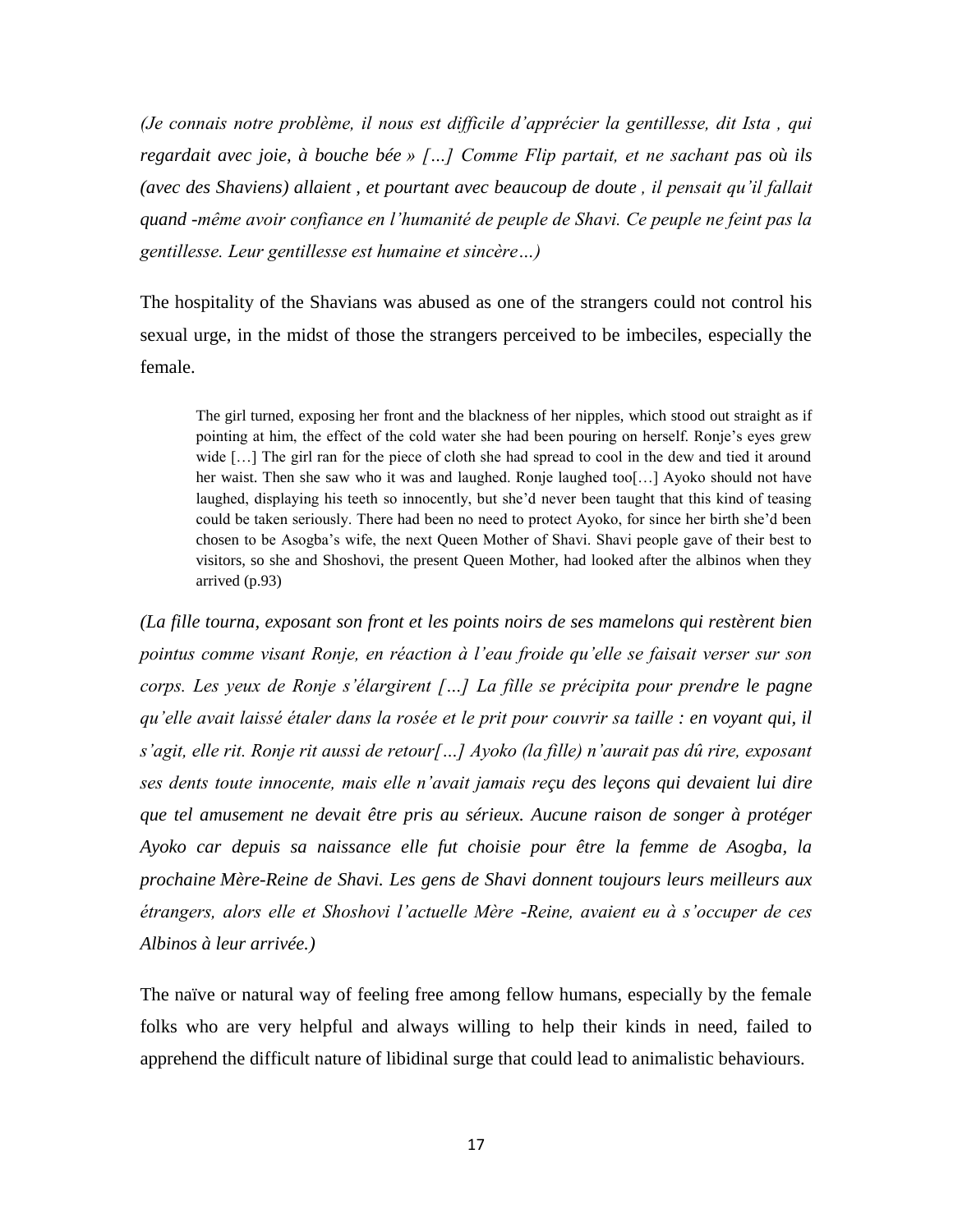It is also unthinkable that a human being that perceives another human being as imbecile could ever think of having sexual relationship with an imbecile. Well, the current world where sexual orientations of people are to be regarded as personal to them, especially in the West, queer or fetish sexual behaviours seem to be overlooked.

[...] Ronje fell on her and, in less than ten minutes, took from the future Queen of Shavi what the whole of Shavi stood for. […] Ayoko did not look back. She walked straight to her mother's house, for this problem was one that was beyond her and she suspected that, despite all her father's authority, this was a problem that would be beyond him as well. In cases of this kind, women should stick together (pp.94-95)

*L'hospitalité a été bafouée, car ces étrangers ne trouvent pas les manières hospitalières des Shaviens comme normales. Or, l'un d'eux croyant en face d'imbécile n'arrivait pas à contrôler ses désirs sexuels; et pourtant comment stimuler un désir sexuel, devant quelqu'une vue comme imbécile reste impensable. Le monde connaît mieux, autrement, à présent, avec des penchants sexuels dits bizarres ou fétiches.* 

This expression and its decor make Emecheta's work more of a nature sustainability minded work than feminist work. First, the albinos were running away from the problems they created in their own natural abode (maybe climate problem). Second, they find solace in Shavi's protection. Third, they needed to respect nature's disposition towards the Shavians and they failed to do that; and, so, women rose to the occasion to protect theirs – the males and the land, feeling that the males cannot handle it.

*([…] Ronje plongea sur elle et à moins de dix minutes, déroba la future Reine de Shavi tout ce que les gens de Shavi respectaient […] Ayoko n'est pas à regarder derrière. Elle marcha tout droit à la maison de sa mère ; car ce problème était énorme pour elle et elle soupçonna aussi que l'autorité de son père n'empêche, ce problème le dépassait aussi. Dans des cas comme celui là, les femmes en valaient mieux rester solidaire…)*

The war of women, especially when they see abomination in the land they work hard to keep safe of all spiritual or human destruction for their progenitors, is ignited here.

Ronje didn't reckon with the force of the women of Shavi, Shoshovi, Siegbo, Iyalode and the older palace queens, who had all gone to the Ogene lakes to make a pact to silence. A dog that bit a human must be put down. There was only one concession – if Ronje did not appear on the same spot within the next seven days, they would know that he had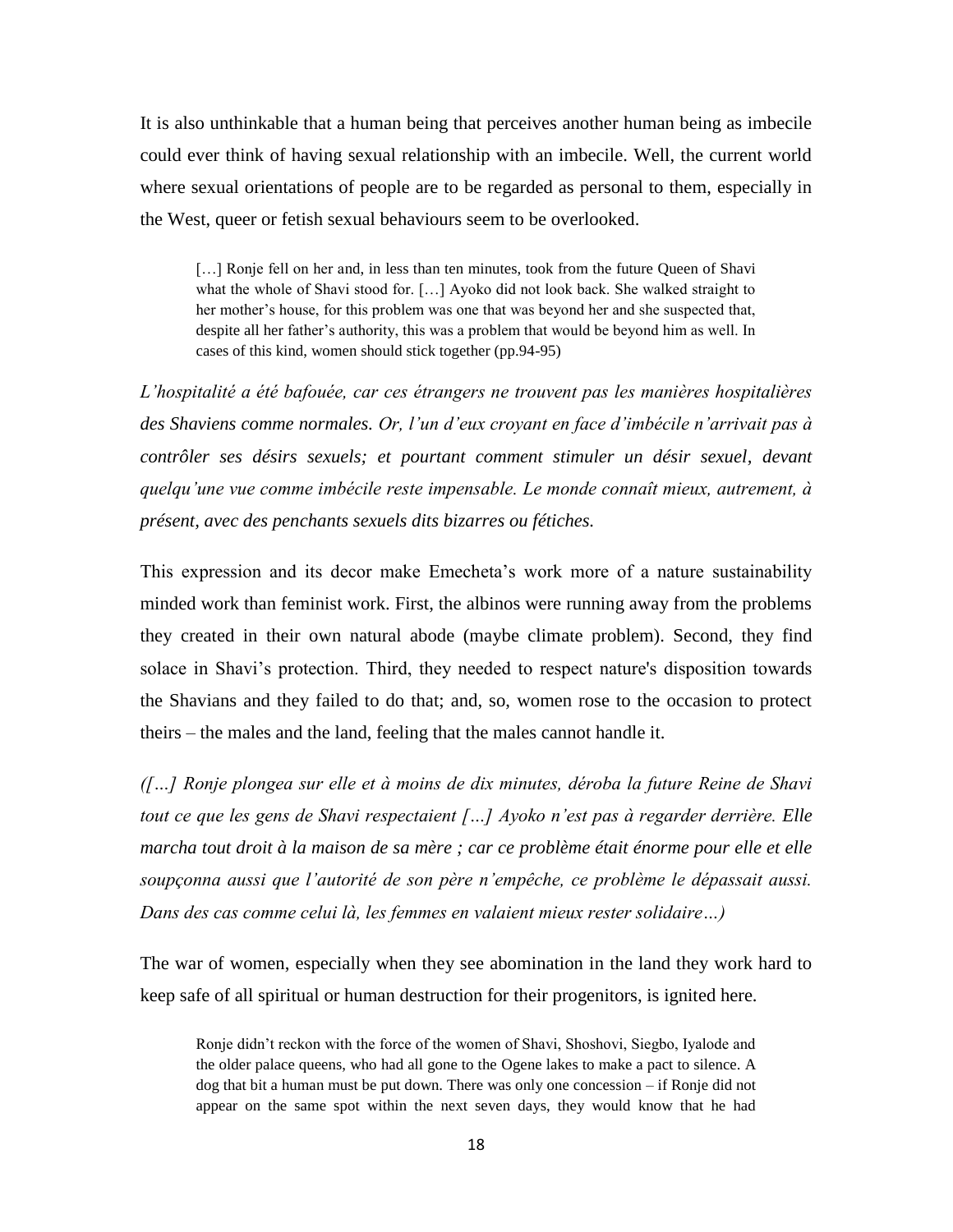repented. Then they would meet again and think of their next strategy. Meanwhile Shoshovi urged everybody to bring their fishing nets. So, early the following morning, the older women of Shavi, with Iyalode the bald priestess of Ogene, went out in the dark, cold morning, to the same spot […] Ronje felt neither the touch of dew in the air, nor the mist, nor the cold. […] He jogged, oblivious of the calamity he had caused and the calamity he was soon to face. When he thought he heard something move, he stopped running and started to call gently, "Ayoko, Ayoko, come out of hiding" […] Ronje turned to go. Then he felt himself falling, hitting his head on one of the protruding rocks. For a few seconds, he lost consciousness. Then pains like needles started to shoot through the whole of his body and he saw himself in a net, and hooded figures dragging behind him. [...] They made sure that the net was tight, so that there was no way for Ronje to escape, without outside help. They didn't beat him, or club him, or say any word to him, they simply left him there for the desert vultures, turned back mutely and went to their homes." (pp.106-108)

*C'est de la manière que l'urgence est traitée, parmi les femmes du lieu. Surtout quand il s'agit de garder la sanité spirituelle du lieu où elles gardent avec prudence pour que leurs enfants et grands enfants d'avenir se sentent saufs. A travers l'histoire, ce qui pousse les femmes à révolter, surtout les femmes africaines, c'est quand elles sentent l'ignominie à éviter pour sauver la spiritualité de leur ménage, surtout la vie de l'homme et l'enfant.*

*Ronje ne prenait pas au sérieux le pouvoir des femmes de Shavi, Shoshovi, Siegbo, Iyalode et les reines les plus âgées du palais, qui s'étaient allées aux lacs d'Ogene pour nouer un pacte de silence. Un chien qui mord un être humain doit être éliminé. Une seule concession se permet pourtant—que Ronje ne se présente pas au même lieu en sept jours, alors elles sauraient qu'il a repenti. S'il arrive ainsi qu'il soit repenti, elles se réuniraient de nouveau et penseraient à une autre stratégie à suivre. Pour le moment, Shoshovi a demandé à ce que toutes les femmes se présentent avec leurs filets de pêche. […]Alors, le matin bonheurs du lendemain, les femmes plus âgées de Shavi avec Iyalode la prêtresse chauve d'Ogene prirent le chemin dans la nuit, un matin froid, au même endroit […] Ronje ne sentait même pas la rosée bourrée dans l'air ni le brouillard ni le froid […] Il faisait petits trots, sans tenir compte du désastre qu'il a commis et du désastre qui l'attendait ensuite. Quand il croyait avoir entendu quelque chose qui bougeait, il s'était arrêté à courir et avait commencé à appeler à voix douce, « Ayoko, Ayoko, sors de ta cachette » […] Ronje se tourna pour s'en aller. Puis il sentait qu'il tombait et cognait la tête sur l'un des rochés pointus. Dans quelques secondes il perdit la connaissance.*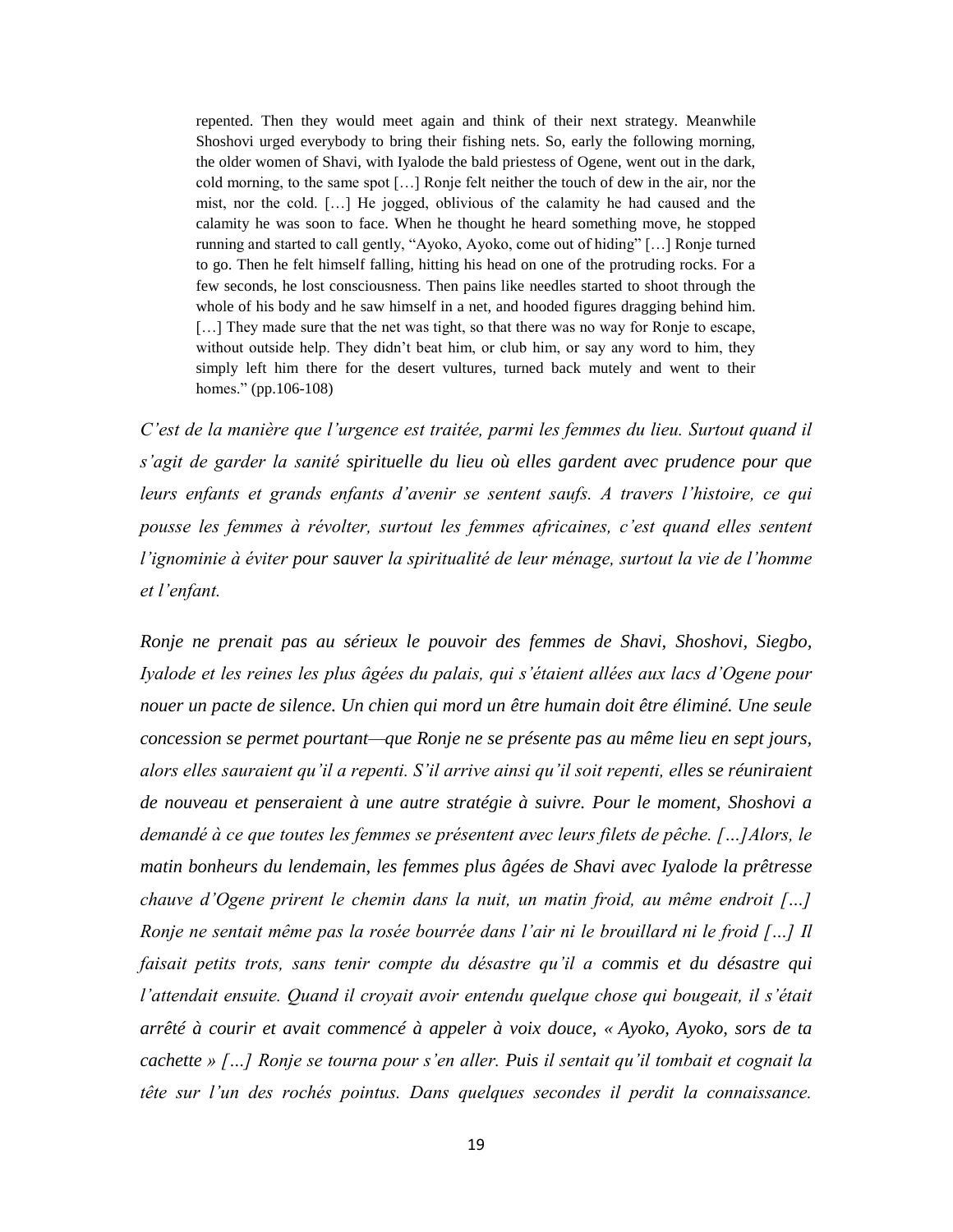*Ensuite, il commença à sentir des douleurs comme des épines de par son corps entier, et il se vit dans un filet de pêche tiré par des gens à capuchon derrière lui […] Elles s'étaient assurées que le filet de pêche était bien serré pour ne donner aucun moyen à Ronje de s'échapper sans aide venant d'ailleurs. Elles ne l'avaient pas battu ni l'avait matraqué ou même lui avaient dit un mot. Elles l'avaient laissé tout simplement aux vautours du désert de s'en occuper et s'étaient retournées à leurs maisons tranquillement).* 

The main female characters in this Shavi kingdom—Shoshovi and Ayoko—had worked hard to sustain the kingdom with great expectations of progress, but it turned out a herculean task; as the abomination caused by the Albino people, or mainly Ronje, remained long in haunting them.

In effect, the plot of Emecheta seems to give a pride of place to women in the society as if they are better endowed to see beyond the physical what ought to matter most for the future. It is like the expression of Adichie (2013: 94), to a modern male friend.

You'll say anything now because your brain is between your legs [...] But my brain is always there...

Anne Damour's translation in Adichie (2017 :146) put it thus: Tu dis n'importe quoi en ce moment parce que tu as le cerveau entre les jambes[…] mais mon cerveau est toujours là!

The translation is a mere literal translation as it could be 'non-sens' for young French people. However, it corroborates the point that women are more focused in pursuing their interest than men; even if it is immediate interest with unknown remote consequences; and that they seem to have better state of mind than men when negotiating for sexual act.

The drought went on for another two months and many more people died. Asogba became the king of Shavi, […] He finally got married to Ayoko since Shoshovi was sure that time had cured the syphilis which she had caught from Ronje. But Shoshovi was wrong, time couldn't eradicate the albino disease. Ayoko passed it to Asogba and though he had two more wives after her none of them had children. (p.177)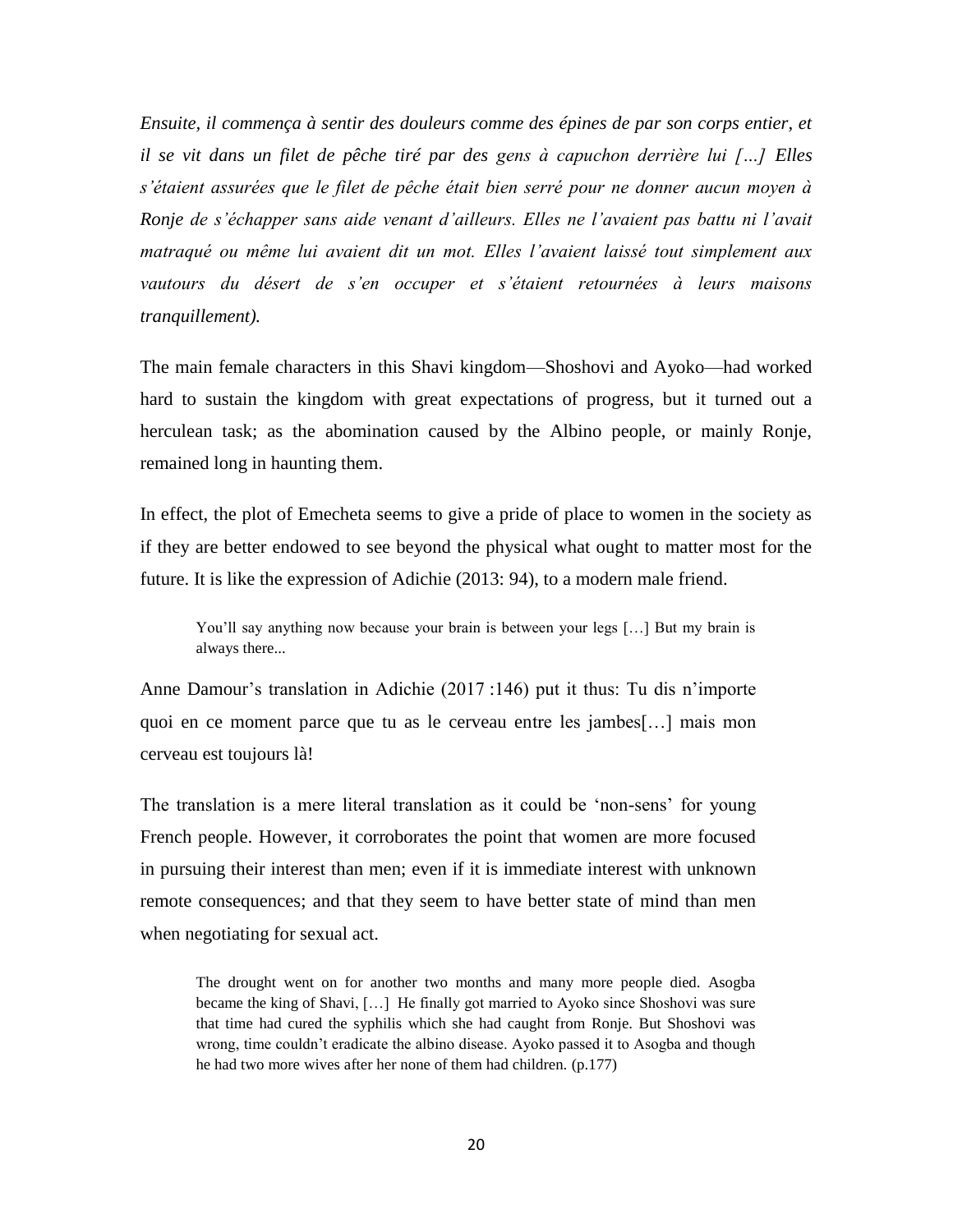*(La sècheresse continua et dura encore deux mois, et beaucoup plus de gens moururent. Asogba devint roi de Shavi[…] il épousa par finir Ayoko car Shoshovi était sure que le temps eut à guérir la syphilis qu'elle souffra émanant de Ronje […] Il s'était avéré que Shoshovi se trompait et que le temps n'eut pas à réussir à éliminer la maladie émanant d'Albino. Ayoko la passa à Asogba et même quand il eut à épouser deux autres femmes après Ayoko, aucune de ces femmes n'eut à réussir à faire des enfants).*

Like most of Emecheta's heroine, the end had always been tragic. However, studying Mariama Bã's heroine, Adebayo (2009: 22) sees it as enabled by the "double blind" phenomenon women find themselves in Africa.

> The issue of the "double blind" is clearly explicated in the experiences of heroine of the Senegalese, Mariama Bã's […]Ramatoulaye's reminiscences are those of the modern educated woman, whose travails are bye products of the society's sexist norm. She lives in a society which sees women as the minority without rights, which sees women's work as no work despite the fact that the woman is "first up in the morning, last to go to bed, always working.

To Emecheta, in reality, as modernity proposes, it is a line-up struggle for survival, which in some cases liberates the mind from the intent of societal self-induced or entrapped slavery. As she puts it: "my books are about survival" (2019: 22).

Gabi-Williams (2019: 22) says:

In a recommendation of any of Buchi Emecheta's works, what I would tell a non-African reader or a reader new to Africa, is to look for the way her village born characters are no more at home than the reader is, in the urban Nigerian settings in which she has placed them[…]Africans confronting problems born of colonization with its new and difficult languages(French, English, Spanish, Portuguese), its new and difficult ways of doing virtually everything. See yourself in Africans confronted by the tensions and conflicts of the human condition around race, migration, gender…slavery freedom, oppression all forms of poverty and civil war.

In summary, the heroines of Emecheta admit that from family proceeds the greater society. However, whether the family is to be patriarchal or matriarchal is not necessarily the debate; as both men and women in the family set-up have their limitations and are constrained by the direction of the societal economic values. Though it is seen as the man's world but those who hold the leash—unseen one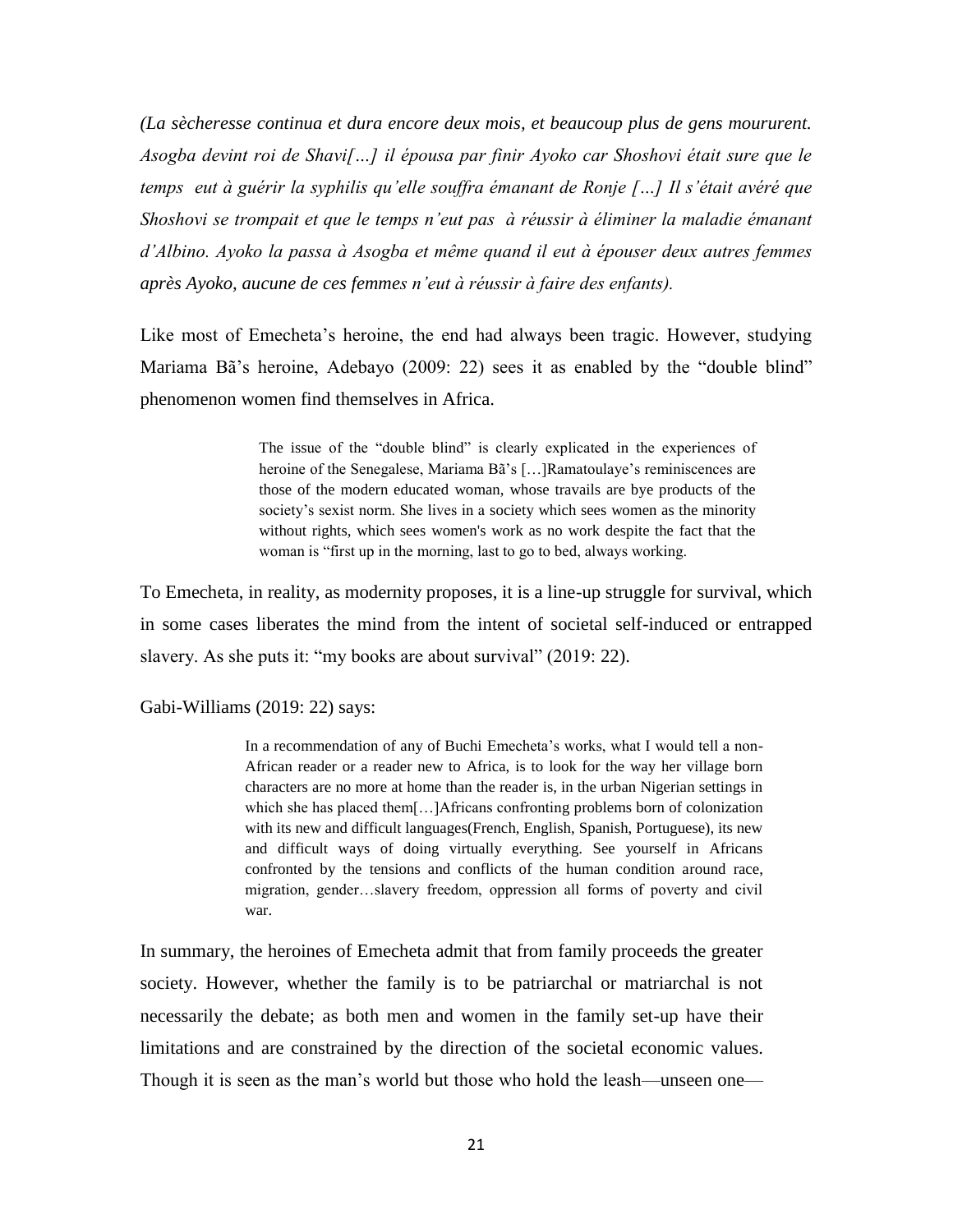are the women either as goddesses or in connivance with the assured mouthpiece of the society, mostly men.

In general, the society is conscious of how tomorrow will be but the man and woman in it are interested in being enabled by its economic provision to act altruistically or hedonistically depending on either living as couples for loose companionship or living truly as soul-mates in love. Like Balzac (2006: 38) put it: « une mère veut bien penser exclusivement à son enfant, mais elle ne veut pas se le voir préférer » (A mother in deed wants to think completely about her child but she does not want the child to be preferred to her) (life does not start afresh; once started, fill it with pleasurable events; and raising children for responsibility in the society is an enduring pleasure event). To Emecheta's heroines, that pleasure amounts to seeing children live, or seeing the society enjoy freedom; even if at the sacrifice of women; which gives room to thinking that quasialtruism is the preferred attitude of women, or what Adebayo described as "double blind" disposition.

The presentation of ours, here, has avoided approaching the analysis from feminist perspective as Emecheta's plot seems to be more of social issues backgrounded, or existential issues backgrounded, than feminist or gender issues; and they agree more with socialist tendency as seen in Woods (2017: 46).

> For thousands of years, culture has been the monopoly of a privileged minority, while the great majority of humanity was excluded from knowledge, science, art and government. Even now, this remains the case […] Life remains a harsh and unrelenting struggle to exist for the great majority […].

In effect, it is how Emecheta's heroines approach the world and it could not be far from why Adichie, earlier on cited, sees the majority among the majority as all feminists, so as to keep the struggle going and have the world exit from "barbarism". History had always recorded the "minority" oppressing the "majority"; and that minority calls the majority barbarians.

So, it is a self-restraint society that Emecheta's heroines thrive in. In effect, for their concern for the success of the society, they either serve as "sacrificial lambs", or operate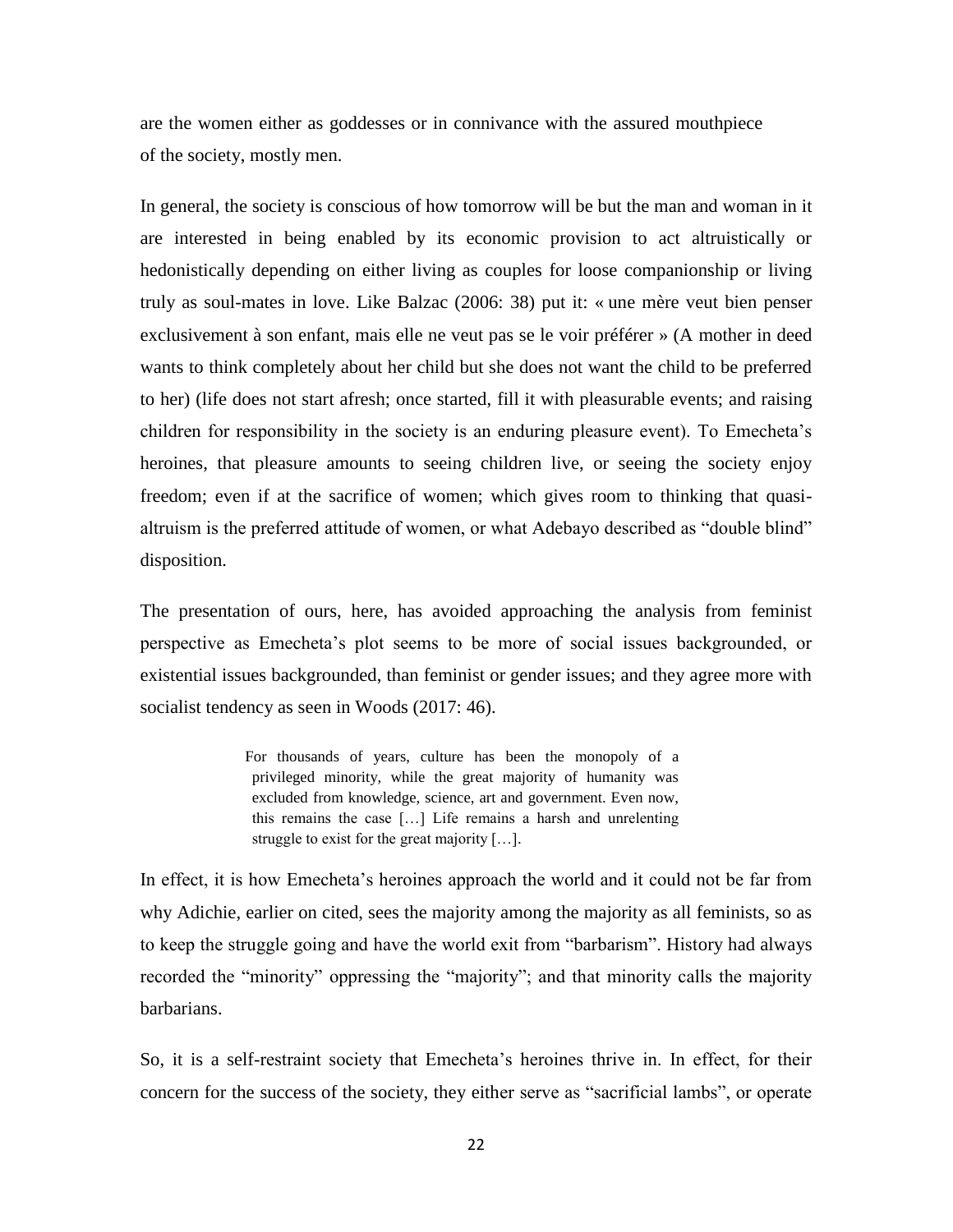in revolt to orchestrate change. In all, it is aimed at repositioning, well, those who must pick the relay baton for the perpetual existence of the society. It is not exactly how most of her Francophone counterparts see it, as those presented in this analysis either care less of who the relay baton falls on, or what the other assumed oppressors—any gender at all—make of the lives of their heroines, as life turns quasi-hedonistic, if not outright hedonism.

See that in the marriage patterns of the French Presidents—Mitterand and his hidden mistress, Sarkozy and his multiple marriages, Holland and Royale in their cohabitation. The women in the lives of these presidents are like Emecheta's heroines. Emecheta sees herself as the "come-back" of her father's mother, the African reincarnation myth obliges. It creates a binding love between father and daughter to an extent that a father expects excellence in her daughter. Just like any woman who has been enabled to succeed by the paternal insistence of "be brave". For the heroines, accommodating their partners is like love received from father. Hence even in the patriarchal situation, a father still sees in the daughter the hope of continuity. Even when given out for marriage, the daughter still remains mindful of her father's baton relay pursuit; both in flesh and in spirit, it turns out a struggle in "double blind"; father and husband need the daughter or wife to ensure continuity of the clan.

## **Conclusion**

Google put out a doodle to celebrate Buchi Emechata's (OBE) $75<sup>th</sup>$  birthday on  $21<sup>st</sup>$  July 2019. It goes to show how acknowledged her works are. She was not so celebrated in Nigeria at the time she transited on the  $25<sup>th</sup>$  January 2017. This presentation had attempted to use sociocritique approach to analyse her selected works so as to make further translation of her works be put in better perspective; especially to the Francophonie audience who had mostly appreciated women writers from Africa in their midst on mostly feminist perspective. Our critique of authors like Chimamanda Adichie as translated by Mona Pracontal and Anne Damour shows that, aspect of translation that adopts feminist critique views, somehow, does not receive unanimity of thought patterns from both Anglophone and Francophone societies in Africa. Hence, it is quite necessary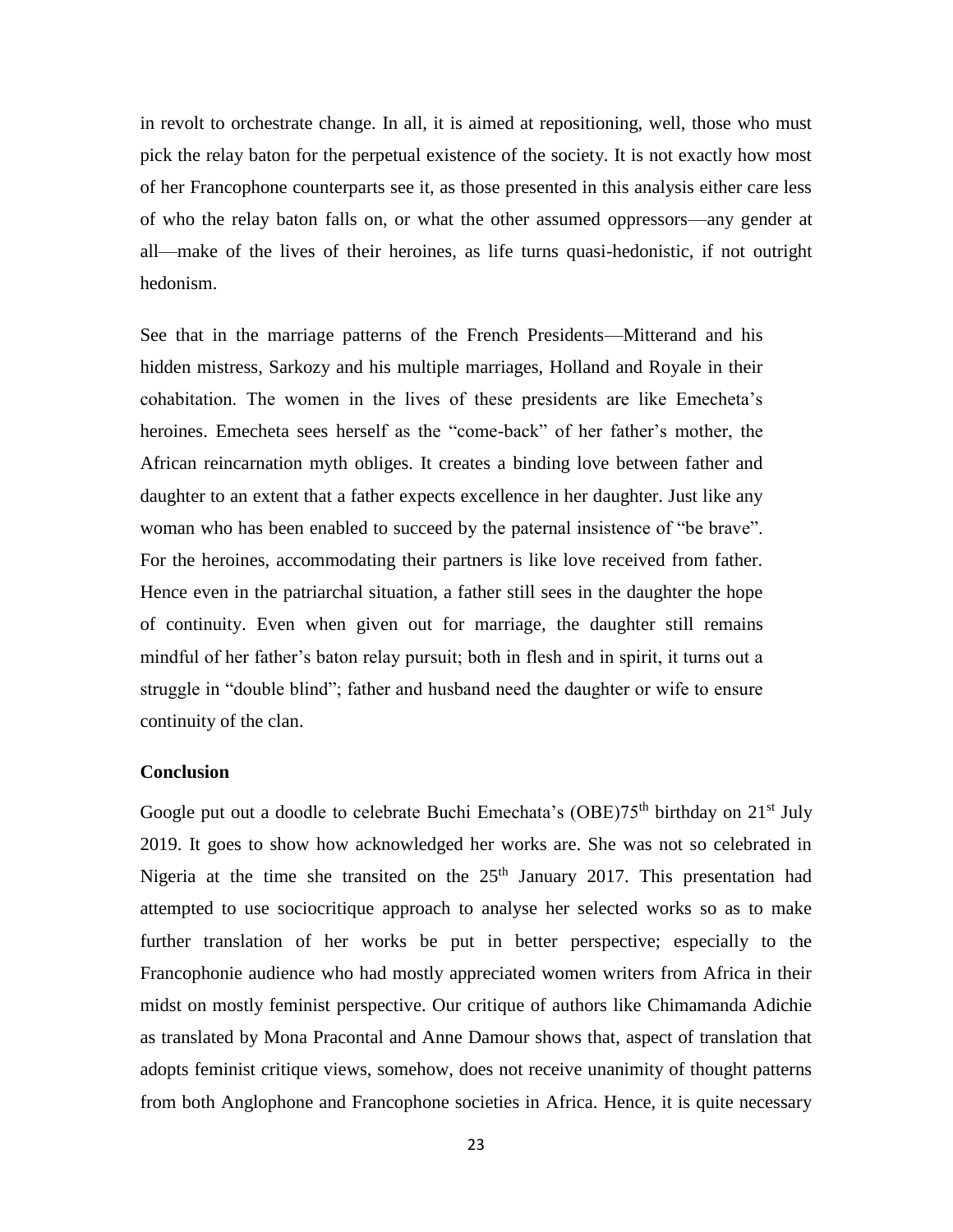to adopt a socio-critique approach, that is more structural, as per the original themes of the women writers. Indeed , bilingual or even multilingual comparison is necessary, hence the need for comparative literary approach, also, in analysing societal issues; as globalisation does not mean the end of local initiatives or the end of remote and yet unexposed cultures; and they abound in Africa that is yet viewed as "marginal" continent in view of its meagre contribution to the world's economy—2%; just merely because its resources are taken out in raw forms to be re-packaged and distributed to larger world in presumed "civilised" finished forms. Nigeria, as example, could produce, raw, 3 million barrels of crude oil a day, paid for at a very low price, and the same crude oil could produce a value chain of products that amount to 1000 times the price of the raw crude exported. The same way the views of African writers and artists are wrongly projected, and it is seen in most colonial translation of their works as well as how "elliptic" the translation pattern or critic pattern is . The term elliptic is used here to express how some important messages or imaginary value contents of the African writers are treated with disdain or contempt; either to stop their spread for the benefits of the "oppressor" or to term them barbaric. Translations of Pracontal and Damour show some of these aspects.

Hence, in this digital era, it is necessary to initiate documentary processes that could create awareness of some elliptic features of African writers so as to have them be reopened for further interactional debates towards adopting them as digitally storable knowledge, and to create localization windows for them. In effect, this presentation identifies in bilingual terms (English and French) sentential or phrasal items that could be configured on platforms for the Digital Humanities' discipline. Such items are expected from works of African writers towards making human beings read and appreciate the entire human race for an enduring and sustainable peace on earth. For Hugo (2010, vii), « l'aventure romantique c'est bousculer la puissance du verbe (…) les livres sont là pour nous réveiller de notre paresse ». Hugo sees everything in creative writing as capable of re-establishing a new order and new way of thinking, and it has been seen, as the disease of Coronavirus-19 (covid-19) could not have had a better psychological handling process than what the creative literatures had created, in their concerns of the effects of loneliness as well as those portrayed in human inhumanity to human; they abound in literatures of the middle ages to  $20<sup>th</sup>$  century. Translation process makes their consumption very fast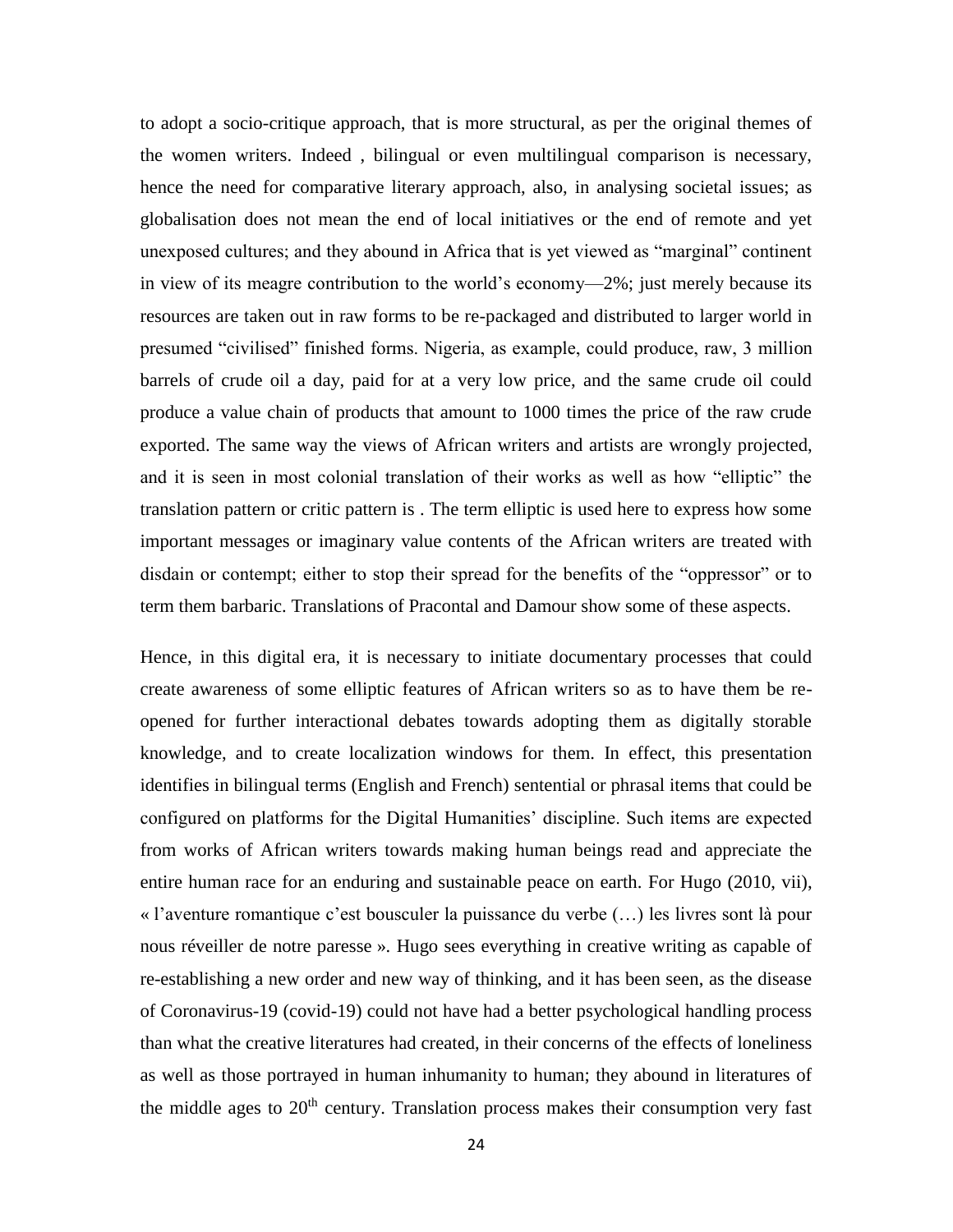and wide. What is more, it is necessary and enduring to have them in digital forms. The current digitalisation process of knowledge is valuable in helping to know how the heroines of Emecheta find it difficult to create a wedge for societies' self-inflicted pains, hence double-blind disposition of either progress or cautious living, to keep the family life going. In effect, ability to relate expressions in context and in comparative contexts as part of locating expressions in their relative contexts in another languages, as translation adaptation refers in the languages of the world, or languages of wider spread, could lead to the appreciation of the African female and her quest for a better world. Localisation discipline obliges. Even when you speak or read English and French as mother tongue, they have grown beyond mother tongue space and they are used as languages for expressing local and ephemeral conditions beyond Europe.

The survival conundrum as projected by the heroines of Emecheta from childhood till their dawn lives, is instructive for human race survival. Covid-19 just exposed that. *Allezsavoir* (2015: 54) hinted it, as researchers proved, that before antibiotics were produced, virus culturing was the best approach for combating bacteria. Some of African women writers' approach could be seen, one day, as better in combating debauchery. However, just like resistance of diseases to antibiotics is also a survival conundrum between bacteria or virus and their hosts, as they re-adjust for their survival. In effect human survival, as painted by Emecheta, could be painful as well as exhilarating; it is a conundrum involving a dialectic process—pain as well as joy; just like adjusting with mask wearing and physical distancing to survive Covid-19.

Terminology discipline needs to produce a discourse in that line to serve as a tool for Translation to align, effectively, the localisation platforms on such divide so as to project cultural renewal or dynamics that could help humanity come to relative high index of happiness, as other existential issues crop up in the journey to relative happiness of humanity, described in other dialectics as Singularity and Nightfall. Though in Emecheta's world, it is women demanding of men double strength of mind and physique while men demand of women double strength of nurture and nature – mother and comforter. Both of them struggling in the double tragi-comedy of joy and pain so as to sustain humanity. From African proverb's perspective, it is ever conscious disposition of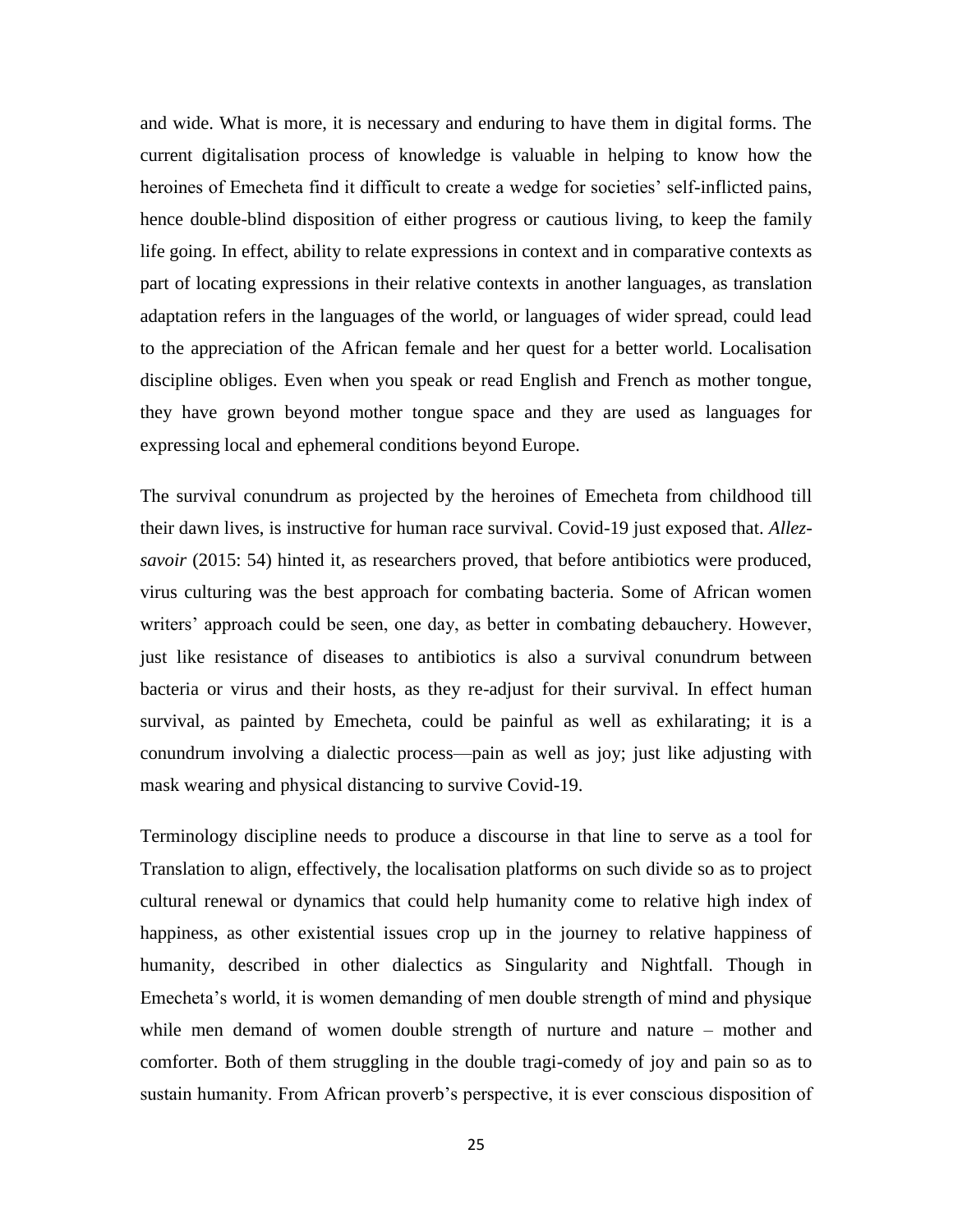having the stone to sharpen the knife for ever greater productive performance. However, between the genders, are roles swappable to be either stone or knife as circumstances dictated by epiphenomena, occasioned by changing world, called for?

### **REFERENCES**

Adebayo, A. (2009) *The Nature and Functions of Literature: The Comparatist's Perspective,* Ibadan: University of Ibadan Inaugural Lecture

Adichie, C.N. (2013) *Americanah*, Farafina : Lagos

- Adichie, C.N. (2017) *Americanah*, Paris: Gallimard (traduit par Anne Damour)
- Adichie, C.N. (2016) *Nous sommes tous des féministes*, Barcelone (Espagne): Collection Follio (Gallimard. Traduit par Sylvie Schneiter et Mona Pracontal)
- Aire, V.O. (2003) *La Littérature Francophone Africaine aux Quatre Vents*, Jos : St Stephen Inc. Book Shop

*Allez Savoir* (Mai 2015) le Magazine de L'Université de Lausanne

Aline, A. (2016) *Le cœur bleu*, Montreal (Quebec): Recto-verso

- Aremu, Y.O. (2016) "Etude comparée du roman féminin francophone postcoloniale du Mahgreb et de l'Afrique subsaharienne : Le cas de Bâ et de Djebar » in *RANEUF : Revue de L'Association Nigériane des Enseignants Universitaires de Français (ANEUF) no 14*
- Ariole, V.C. (2018) *Neuro-Psycholinguistic Value-Inputs of Cultures in Integration Processes: Francophonie perspectives*, Lagos: University of Lagos Inaugural Lecture.
- Ariole, V.C. (2001) "Postcolonial Approach to Translation…" in *Babel vol. 47, No 3* pp.248-257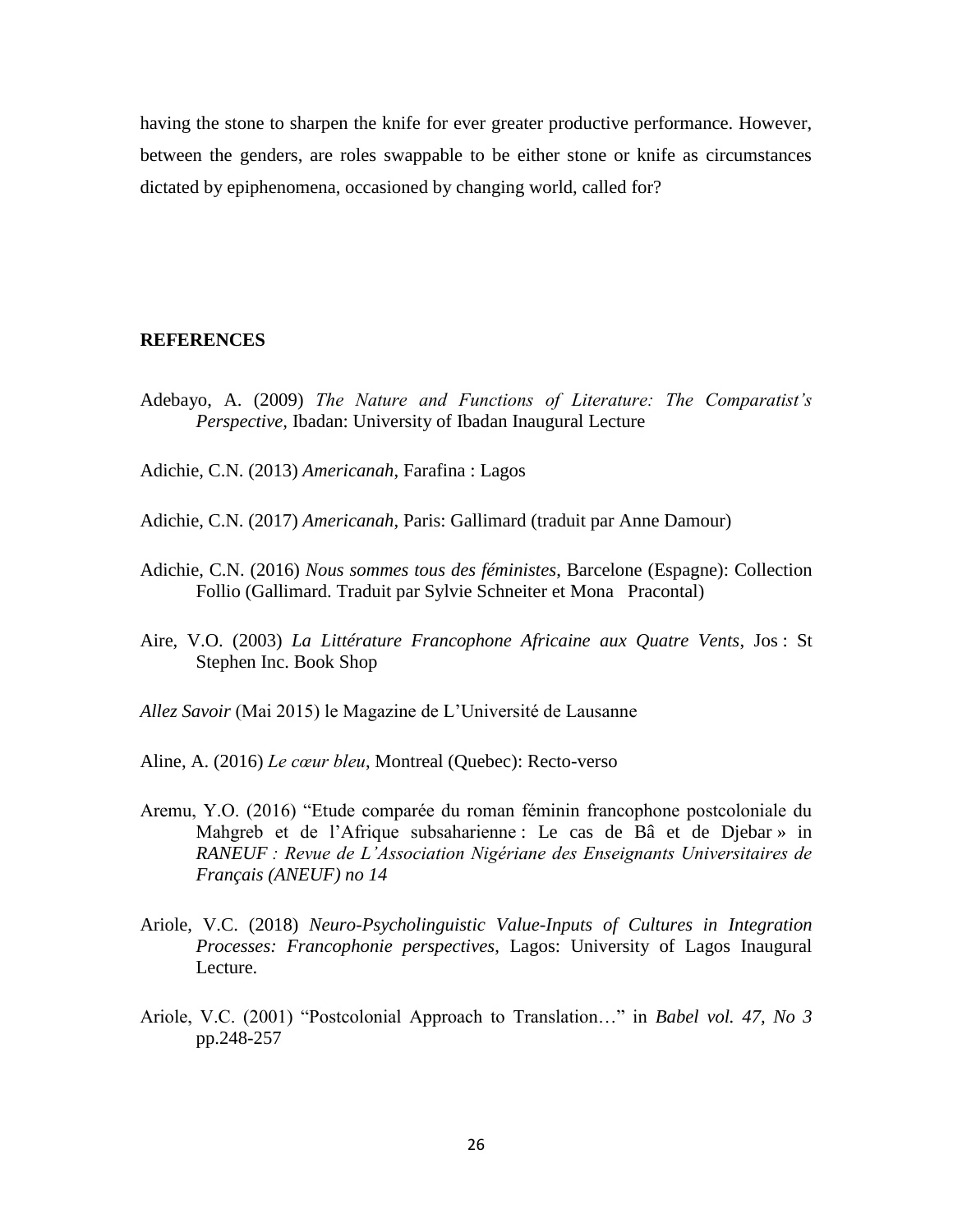- Ariole, V.C. (2011) "Food chain Distribution and Gender Roles Distortion: A critical Examination" in *Journal of African Environmental Ethics and Values" Vol. 1*  pp.166-172.
- Bâ, M. (1986) *Une Si longue Lettre*, Dakar : Les Nouvelles éditions africaines
- Balzac, de H. (2006*) Philosophie de la vie conjugale, édition établie par Isabelle Tournier,* Paris : Editions Gallimard (folio)
- Bouamana, S. (Dir), Cormont, J ; Fotia, Y. (2012), *Dictionnaire des Dominations*, Paris : Edition Syllepse
- Camara, L. (1953) *L'Enfant Noir*, Paris: Plon
- Darah, G.G. (ed) (2008) *Radical Essays on Nigerian Literatures*. Lagos: Malthouse.
- Edebiri, U, (1992) *Bernard Dadié: Essais réunis*, Paris (Ivrey-sur-seine): Editions Nouvelles du sud.
- Emecheta, B. (1977) *The Slave Girl*, Harlow-Essex: Heinemann.
- Emecheta, B. (1979) *The Joys of Motherhood*, Oxford: Heinemann.
- Emecheta, B. (1983) *Destination Biafra*, London: Fontana Paperbacks.
- Emecheta, B. (1985) *The Rape of Shavi*, London: Flamingo/Fontana
- Emecheta, B. (2019) "My Books are about survival" in *The Guardian* Nov.24
- Gabi-Williams, O. (2019): "When Gold Smiths College Honoured Buchi Emecheta" In *The Guardian* Nov. 24.
- Guy-Grand, M. (2016) *La Culture générale à travers les grands auteurs XVIIe XXe Siècle ;* Paris : Ellipses Poche.
- Hugo, V. (2010) *Le Dernier jour d'un condamné*, Paris : Editions Flammarion GF (Présentation Marieke Stein)
- Johnson, S.M.A(2004) *Literary Works of Art and Human Experience*, Lagos: University of Lagos Inaugural Lecture Series